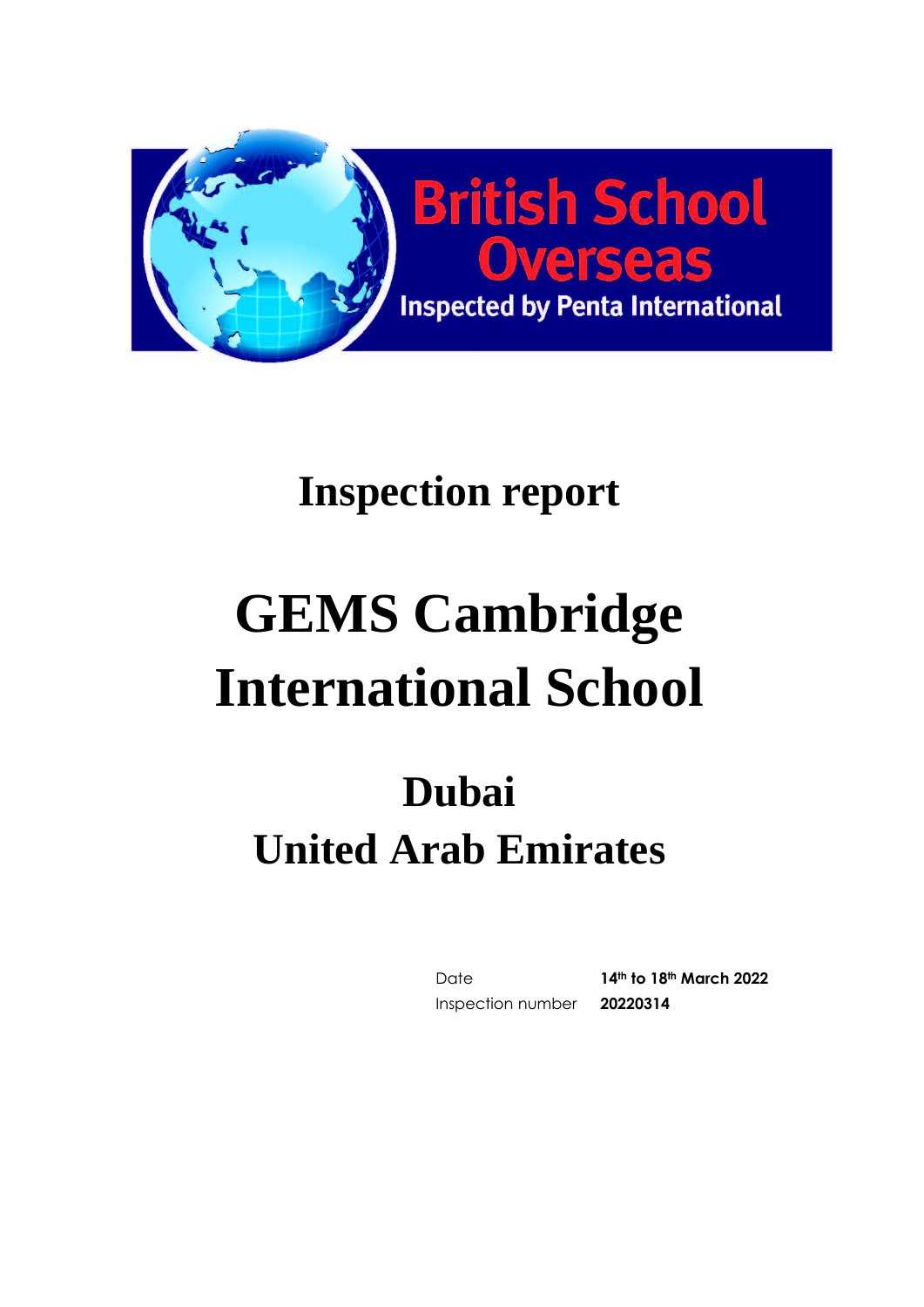

| Contents       |                                                                                        | page           |
|----------------|----------------------------------------------------------------------------------------|----------------|
| 1              | Purpose and scope on the inspection                                                    | $\overline{2}$ |
| $\overline{2}$ | Compliance with regulatory requirements                                                | $\overline{2}$ |
| 3              | Overall effectiveness of the school                                                    | 3              |
|                | 3.1 What the school does well                                                          | 3              |
|                | 3.2 Points for improvement                                                             | 4              |
| 4              | The context of the school                                                              | 5              |
|                | 4.1 The British nature of the school                                                   | 6              |
| 5              | <b>Standard 1</b><br>The quality of education provided by the school                   | 7              |
|                | 5.1 Curriculum                                                                         | 7              |
|                | 5.2 Teaching and assessment                                                            | 9              |
|                | 5.3 Standards achieved by students                                                     | 12             |
| 6              | <b>Standard 2</b><br>The spiritual, moral, social and cultural development of students | 13             |
| 7              | <b>Standard 3</b><br>The welfare, health and safety of students                        | 15             |
| 8              | <b>Standard 4</b><br>The suitability of the proprietor and staff                       | 17             |
| 9              | <b>Standard 5</b><br>The premises and accommodation                                    | 18             |
| 10             | <b>Standard 6</b><br>The provision of information for parents, carers and others       | 19             |
| 11             | <b>Standard 7</b><br>The school's procedures for handling complaints                   | 20             |
| 12             | <b>Standard 8</b><br>Leadership and management of the school                           | 22             |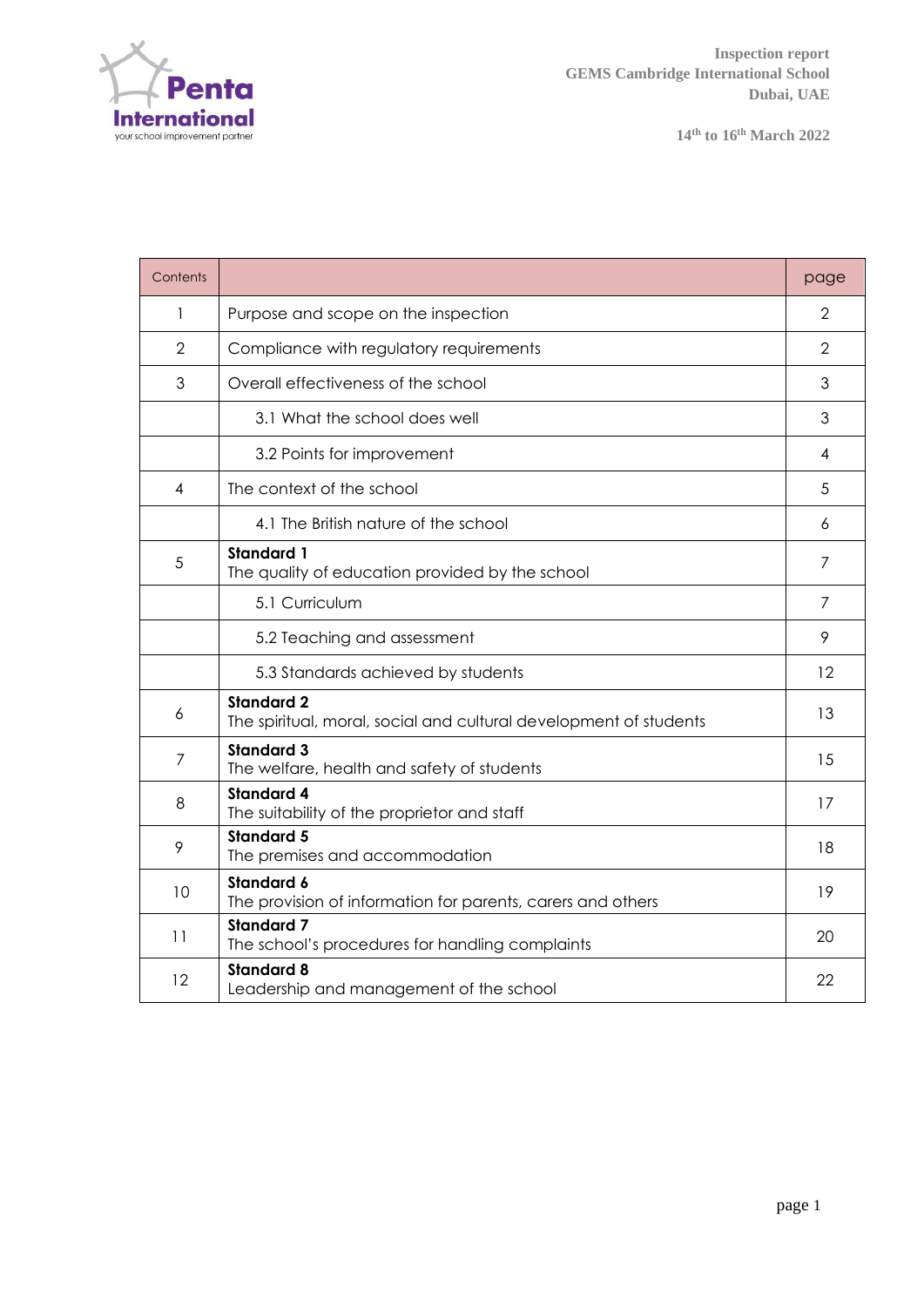

#### 1. Purpose and scope of the inspection

The Department for Education has put in place a voluntary scheme for the inspection of British schools overseas, whereby schools are inspected against a common set of standards that British schools overseas can choose to adopt.

The inspection and this report follow the Department for Education (DFE) schedule for the inspection of British Schools overseas.

The purpose of the inspection is to provide information to parents, teachers, senior managers and the school's management on the overall effectiveness of the school, the standard of education it provides and its compatibility with independent schools in the United Kingdom.

The inspection and report will cover the key areas of quality of the curriculum; quality of teaching and learning; the spiritual, moral, social and cultural development of students; their welfare, health and safety; the suitability of the proprietor and staff; the school's premises and accommodation (including boarding); and the school's complaints procedures. An essential part of the inspection is considering the extent to which the British character of the school is evident in its ethos, curriculum, teaching, care for students and students' achievements.

This inspection was completed by Penta International. Penta International is approved by the British Government for the purpose of inspecting schools overseas. As one of the leading inspection providers, Penta International reports to the English Department for Education (DFE) on the extent to which schools meet the standards for British Schools Overseas.

During the inspection visit, over 136 lesson observations took place, as well as a series of learning walks. School documentation and policies were analysed and data reviewed. Students' workbooks were scrutinised, and discussions were held with the senior staff, the management team, and a range of teachers, parents and groups of students. The inspection team were in school for three days.

The lead inspector was Colin Dyson. The team members were Bernie Babkirk, Alistair Downes, Jennifer Gilchrist, Nan McKeon, Peter Smith and Sheila Smith.

#### 2. Compliance with regulatory requirements

Cambridge International School (CIS) meets all the standards for British Schools Overseas.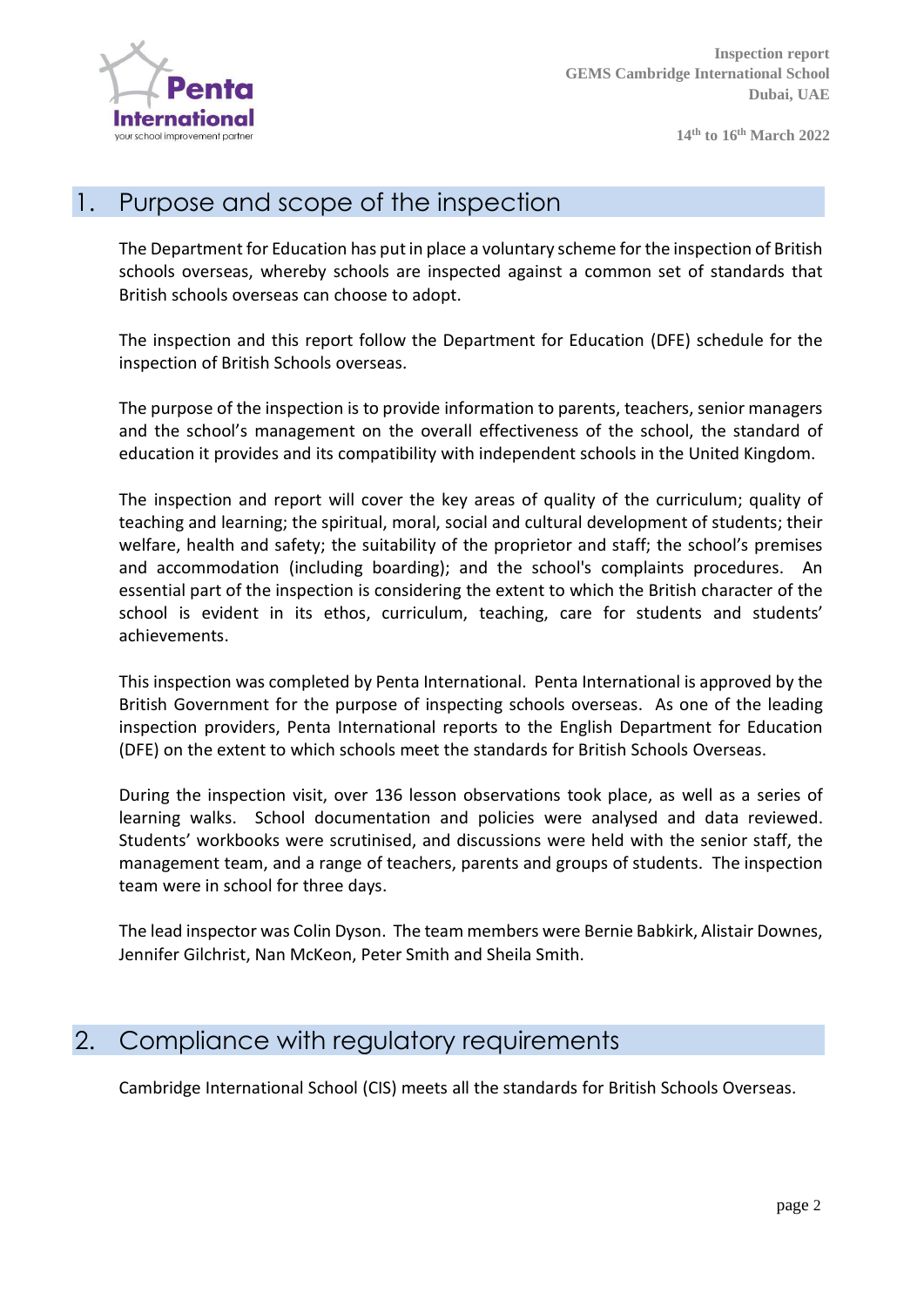

#### 3. Overall effectiveness of the school

Cambridge International School, Dubai (CIS) successfully sets high expectations for all its students, and they respond by making good or better progress in most lessons. It provides a good standard of education and care, with some significant outstanding aspects. Levels of attainment by the time students leave the school are high: students are articulate, thoughtful and resilient learners.

#### 3.1 What the school does well

There are many strengths at CIS, including the following:

- The principal is outstanding, providing clear guidance and direction for the school.
- There is a passionate team of leaders and managers providing guidance and support.
- The commitment of all staff, both teaching and non-teaching to the wellbeing of every student.
- The happy, articulate, and confident students who display an infectious enthusiasm for all to achieve their best.
- The commitment and dedication of staff; reflected in the high staff retention.
- The expanding pastoral care provision that secures outstanding wellbeing for all students.
- The parents recognise and celebrate the highly effective avenues of communication that the school provides.
- The commitment of the whole school community to outstanding levels of cleanliness and hygiene throughout the school.
- The highly appropriate focus on the development of English language acquisition across the school - from the rapid development in reading for younger students to the high use of correct terminology in all subjects.
- The school demonstrates a high level of commitment to each staff member's professional development.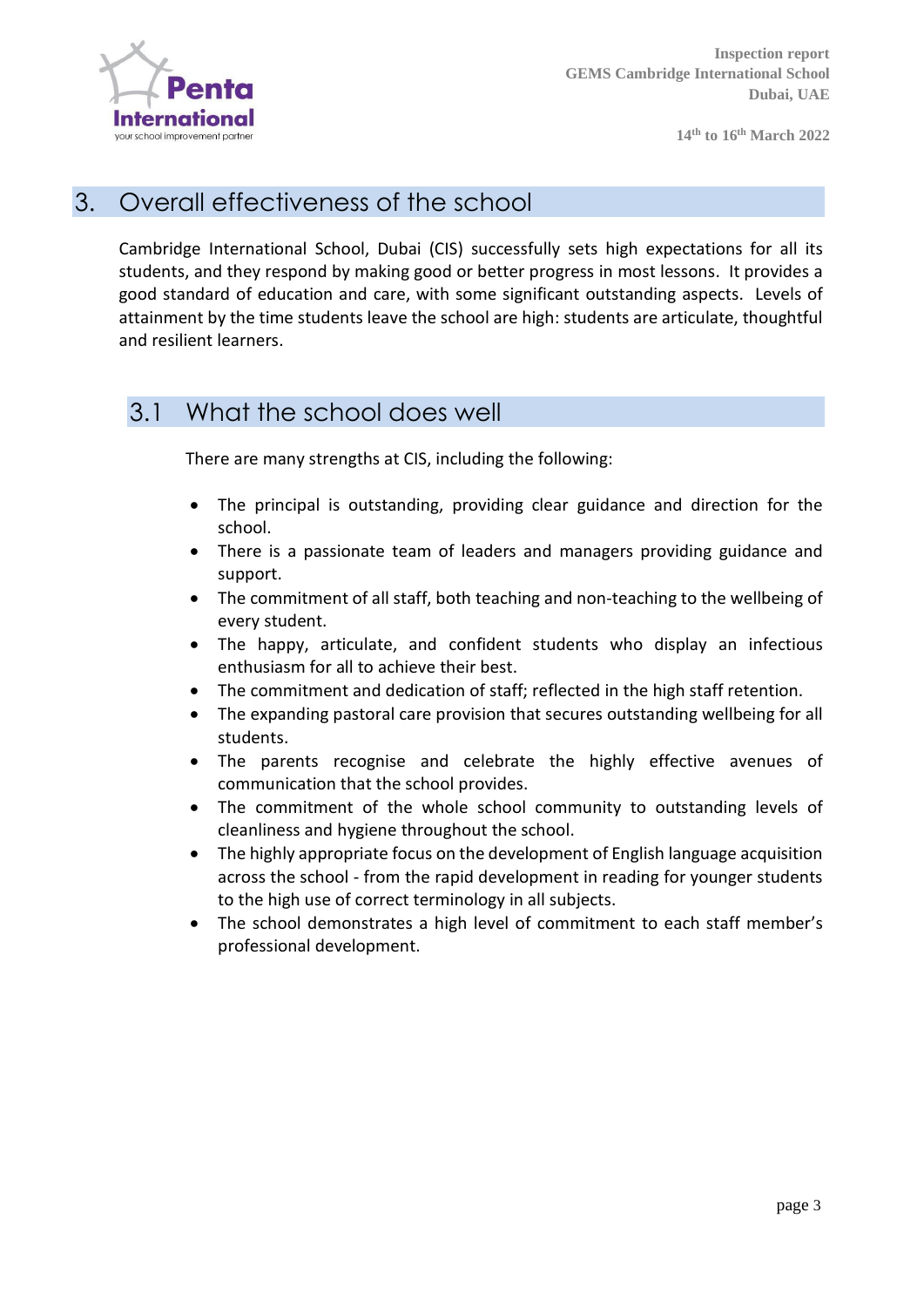

#### 3.2 Points for improvement

While not required by regulations, the school might wish to consider the following development points:

- Ensure the school immediately addresses the known health and safety issues.
- Review how the school develops the premises to ensure the foundation curriculum is appropriately enriched through teaching areas and resources to provide the highest quality learning environments to support creativity in learning.
- Enable teachers to feel more confident in taking risks within the framework for learning and teaching, to create even more memorable learning experiences.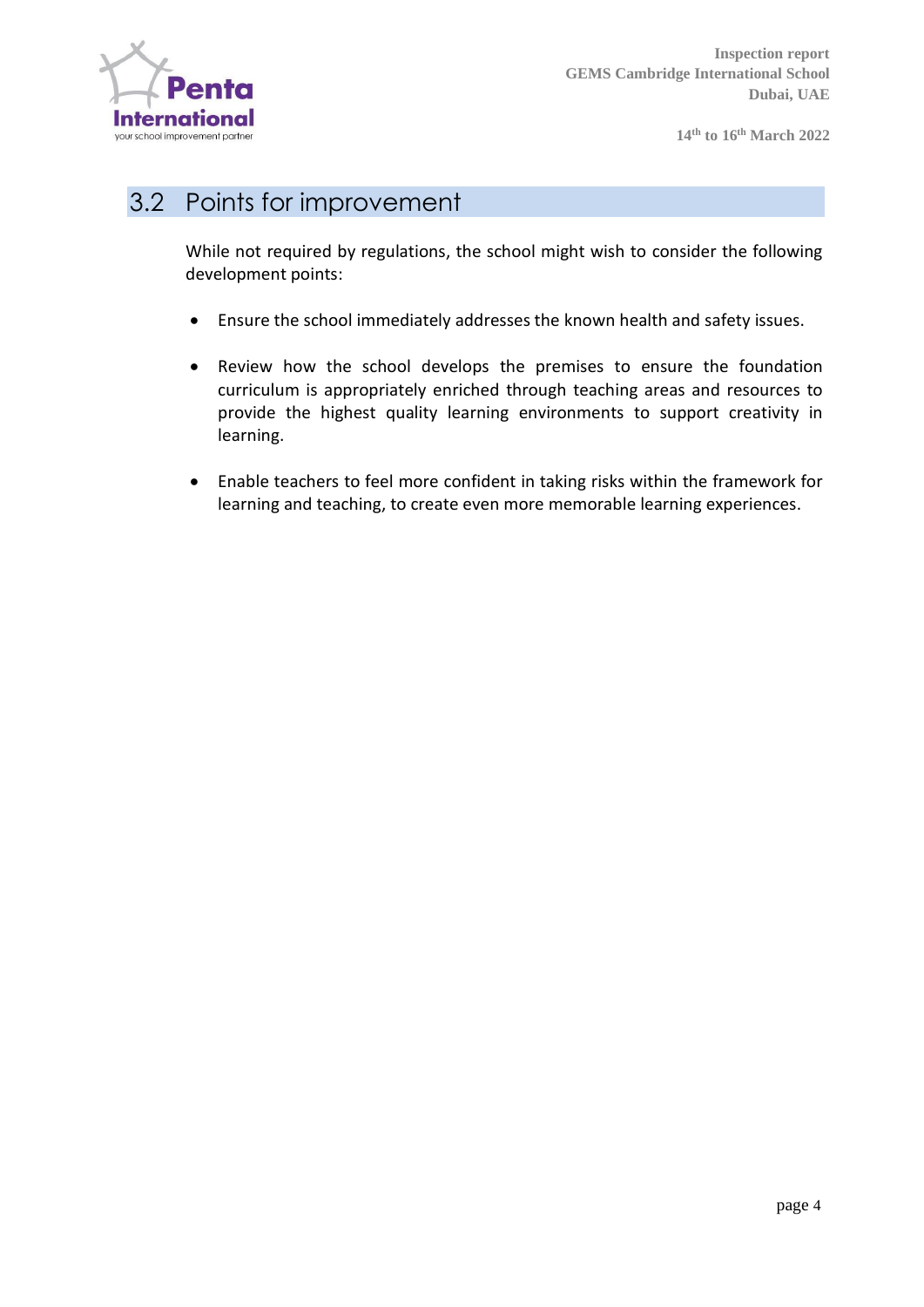

# 4. The context of the school

| Full name of School                         | Cambridge International School                           |             |             |       |             |  |       |
|---------------------------------------------|----------------------------------------------------------|-------------|-------------|-------|-------------|--|-------|
| <b>Address</b>                              | Damascus Street, Al Twar,<br>Dubai, United Arab Emirates |             |             |       |             |  |       |
| Telephone Number/s                          | 971 (0) 4 282 4646                                       |             |             |       |             |  |       |
| <b>Fax Number</b>                           | Not Applicable                                           |             |             |       |             |  |       |
| <b>Website Address</b>                      | www.gemscis-dubai.com                                    |             |             |       |             |  |       |
| Key Email Address/s                         | info_cis@gemsedu.com                                     |             |             |       |             |  |       |
| Headteacher/Principal                       | Mr. Lachlan MacKinnon                                    |             |             |       |             |  |       |
| Chair of Board of<br>Governors / Proprietor | <b>Sir Michael Peat</b>                                  |             |             |       |             |  |       |
| Age Range                                   | $3 - 19$ years                                           |             |             |       |             |  |       |
| Total number of students                    | 2,739                                                    | <b>Boys</b> |             | 1,395 | Girls       |  | 1,344 |
|                                             | 0-2 years                                                |             | $\mathbf 0$ |       | 12-16 years |  | 1,349 |
| Numbers by age                              | 3-5 years                                                |             | 371         |       | 17-18 years |  | 214   |
|                                             | 6-11 years                                               |             | 1,019       |       | 18+ years   |  | 119   |
| Total number of part-time children          |                                                          |             | None        |       |             |  |       |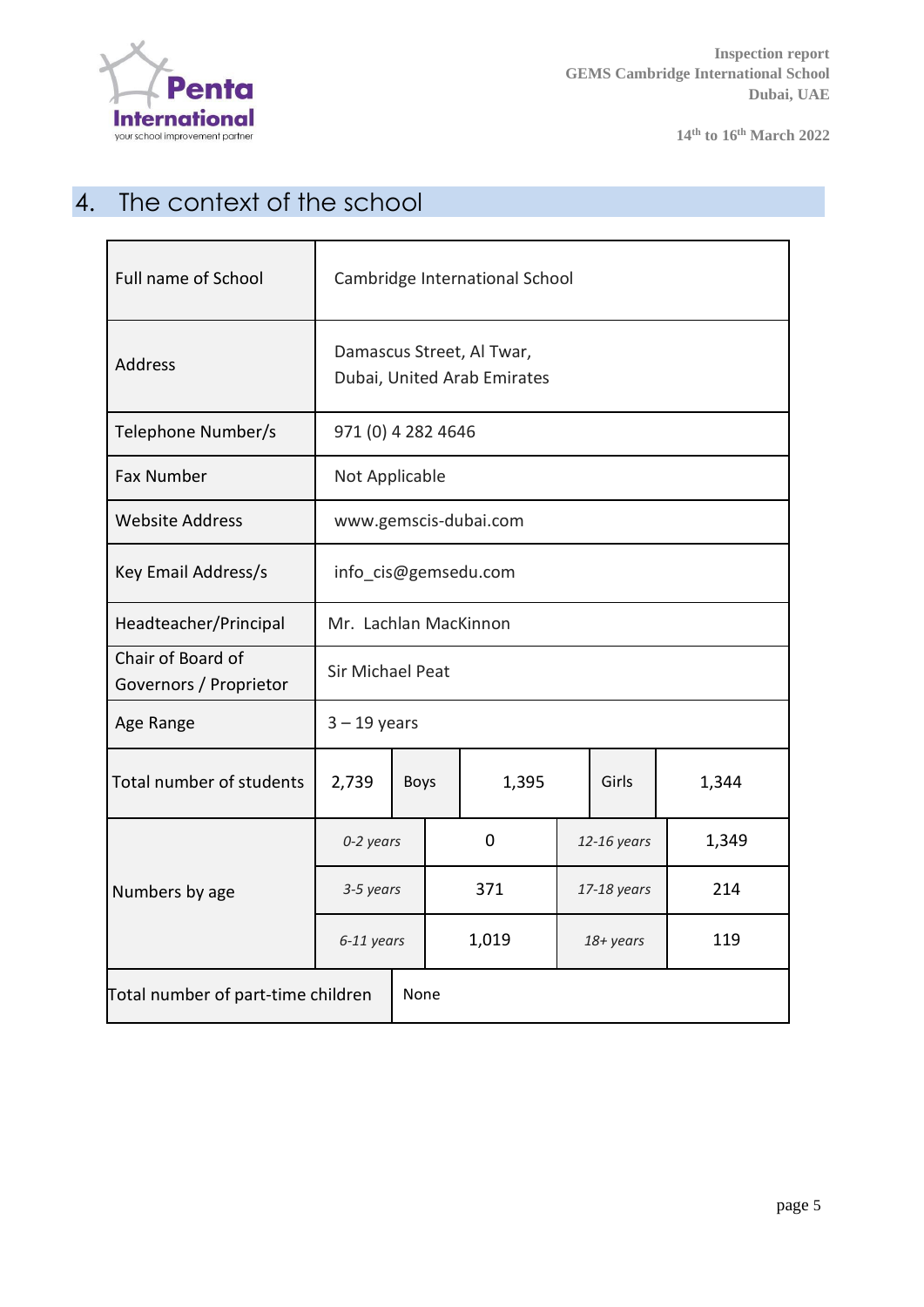

#### 4.1 British nature of the school

The ethos, nature and appearance of Cambridge International School (CIS) School is recognisably British, mirroring what would be found in the independent sector in the UK. The school aims to provide an education that has similar characteristics to an independent school in the UK.

- The ethos, nature and appearance of the school are recognisably British. The school is well organised according to the normal structures found in a good English school.
- Policies and practices are based on the expectations and procedures of UK education, underpinned by the use of the Department for Education (DfE) guidance.
- The school is highly effective in promoting British values through the school's vision, curriculum, displays, events, and teaching.
- Social, moral, spiritual and cultural education is embedded in lessons throughout the curriculum, supporting British values and the understanding of others.
- A robust and fair appraisal and line management system is securely in place.
- Student progress is monitored by recognisable baseline, formative, and summative assessment methods. Student progress is reported to the parents through detailed written reports.
- There are extensive bright, creative displays, celebrating student achievements. There are a range of whole school events, a range of interest days, assemblies, and other appropriate celebrations.
- The curriculum supports students to become well rounded individuals who are knowledgeable about a wide range of issues and are able to develop and pursue new interests to a high level.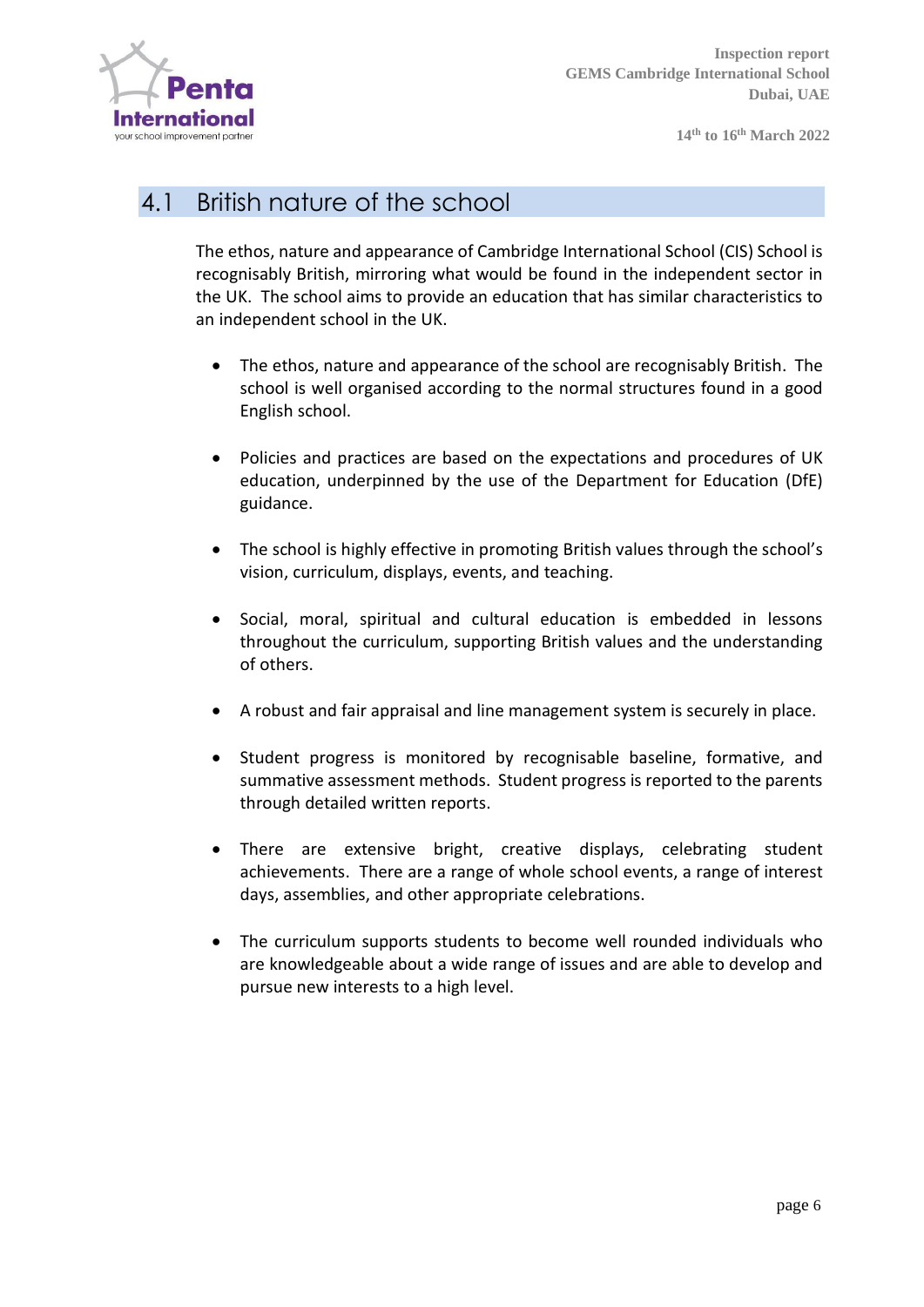

**Inspection report GEMS Cambridge International School Dubai, UAE**

**14th to 16th March 2022**

# *5. Standard 1* The quality of education provided by the school

The quality of education provided is good with significant elements that are outstanding. The school fully meets the standards for BSO.

#### 5.1 Curriculum

The curriculum is good and meets the standard: there are some excellent features.

The Early years Foundation Stage (EYFS) curriculum offers opportunities to develop the skills and knowledge required to reach a good level of development in relation to Early Learning Goals. This is enhanced by theme days, events, and school wide challenges. The focus on communication and language is key in enabling the children to be as successful as they are in the six other areas of learning. A regular cycle of staff training has ensured that the new Early years framework is embedded in planning and provision.

Throughout Key Stages 1 and 2, the curriculum is broad and balanced and closely aligned to the National Curriculum for England. Arabic is taught as a specialist subject with provision for Arabic native speakers and streaming for ability in Key Stage 2. PE and music are also taught by specialists.

Curriculum policies and appropriate plans enable teachers to provide a wide range of experiences for all students in primary. The curriculum meets the local requirements and provides students with opportunities to develop knowledge and understanding across a broad range of subjects. Alongside English and mathematics, science is prioritised with all classes benefiting from three lessons each week. A wide range of subject specific learning weeks ensure a balanced curriculum; however, students could benefit from opportunities to enrich the curriculum further, increasing engagement and enabling students to develop an even greater understanding.

Opportunities are planned into the curriculum for students to work collaboratively and co-operate with their peers. Planning is detailed although there was at times a lack of evidence of differentiation, particularly to stretch and challenge the most able students. In many lessons students were encouraged to make cross curricular links, for example creating story settings in English linked to their science lessons on space.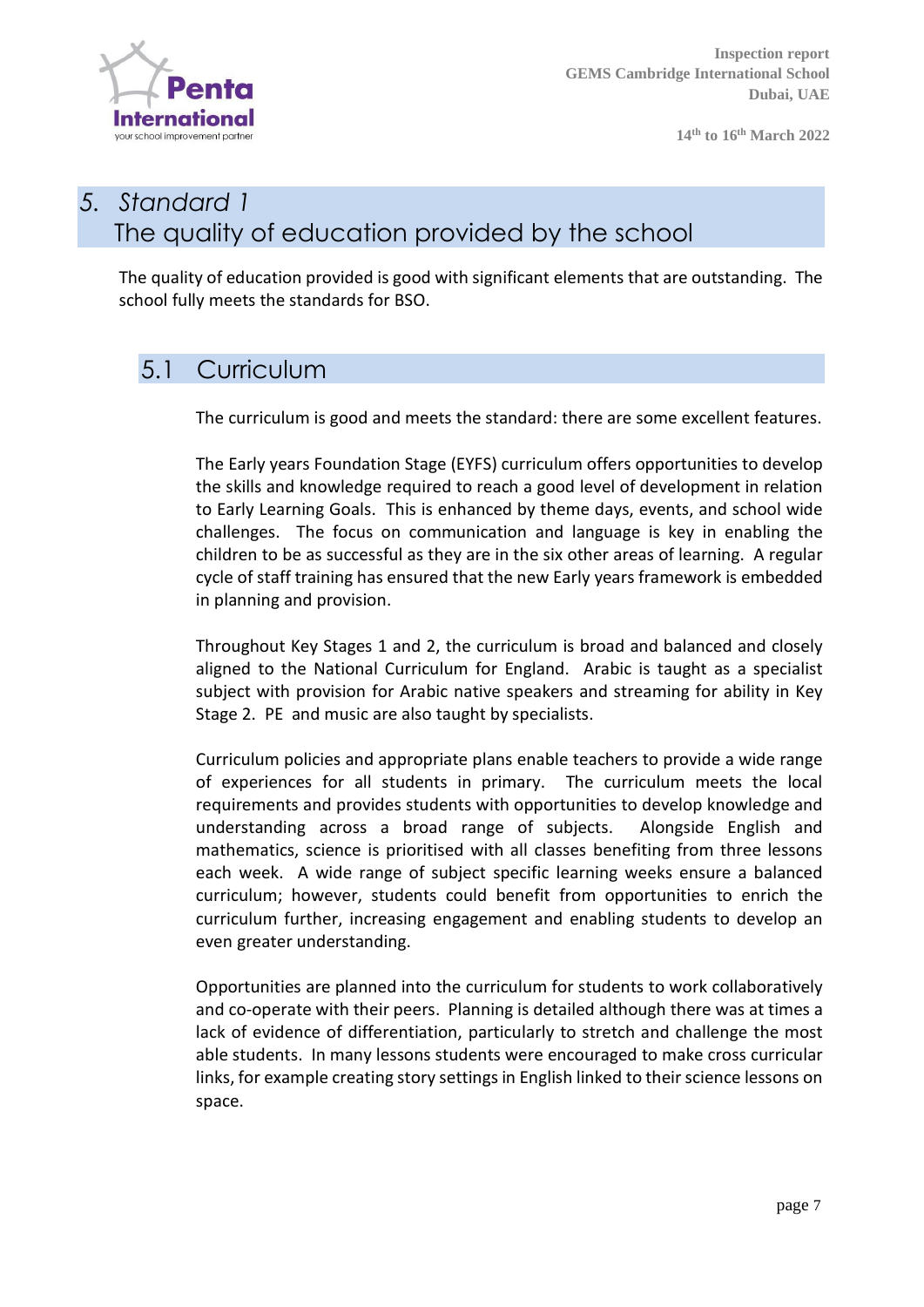

Wellbeing has been prioritised by the school and is carefully planned into the curriculum. Students in primary benefit from daily wellbeing lessons in which they were observed discussing topics thoughtfully and in detail.

The school has achieved the SEND Inclusion Award and provides some provision for SEND students. The Take 3 initiative and invitation only extra-curricular activities (ECAs) ensures students from each class who require additional support and/or intervention are targeted. It is important that progress is tracked regularly, and targets are reviewed as scheduled.

In addition to the class-based curriculum students have the opportunity to participate in a range of ECAs and the school has formed a link with the Special Olympics to offer Cycling Proficiency to students in year 4-7. Students in primary spoke enthusiastically about specialist learning weeks, specifically STEM Week and the STREAM Challenge. Research Based Learning is prevalent in Social Studies lessons as students tackle questions such as the 'merit of social media' and 'if there has been an improvement in living standards in the UAE'.

The English National Curriculum provides the framework for teaching and learning in Key Stage 3. Students in year 9 are able to make a choice of one subject from a block of 5 subjects. At Key Stage 4 all students follow a comprehensive IGCSE programme where students study a mandatory core of subjects and a choice of a further four from a wide range of thirty-two subjects. At Key Stage 5 students are supported when deciding between an A Level or BTEC route. The school's commitment to its post 16 education is reflected in the fact that it offers students a choice from thirty-six A Levels as well as the BTEC Qualification. There are detailed curriculum brochures for each year group.

The wide-ranging enrichment programme runs throughout the school. This builds from Early years to year 13 and covers all aspects of the personal development of the students. There are a number of weeks where the school has a particular focus; for example, reading week, innovation week, healthy eating week. A detailed and extensive programme of extra -curricular activities runs last period on Tuesday and provides students with the opportunities to broaden their experience by attending a subject of interest as well as offering extra time in a subject for those who require it. The impact of this programme can be seen across all key stages.

There are a range of high-quality displays across the school that celebrate students' achievements as well as an awareness of the world at large, and key elements of the High-Performance Learning (HPL) programme. Transition from key stages is managed well with effective pastoral and curriculum cross-phase liaison supporting a near seamless move from one stage to the other. Interviewed students reported feeling well advised prior to making their choices for Key Stage 4, 5 and onward pathways.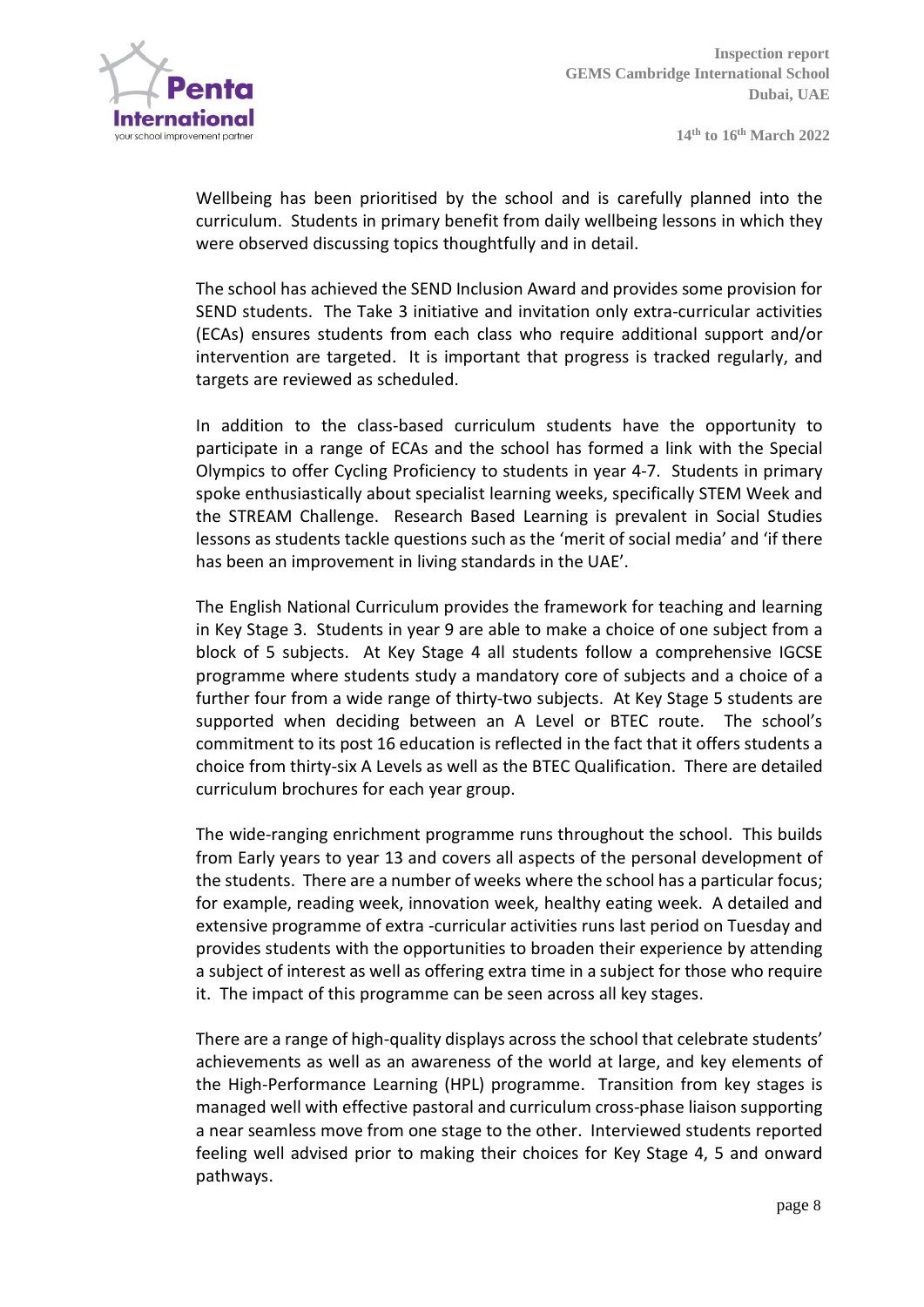

# 5.2 Teaching and assessment

The quality of teaching is good with some outstanding features

The teaching across the EYFS is satisfactory with some good features. In the best lessons, students are independent learners, motivated and require challenge. Learning is active and energetic, with provision for free flow activities. The students are confident when trying new things and happily engage in a variety of learning activities however, elements of awe and wonder were not seen.

The teachers' planning is detailed but lacks strategies to keep children engaged and extend the learning objectives. A new phonics programme and reading scheme has been introduced to ensure consistency and progression.

There are currently no outdoor activity areas for EYFS. There are plans for the school to install outdoor early years provision in the upcoming summer holidays. Effective provision of care ensures that students feel safe to take risks in their environment. Behaviour of the children is good, and they genuinely show caring attitudes to their classmates and teachers. The students' academic, social, and emotional and physical needs are met and wellsupported. Students with additional learning needs are identified and intervention is being provided daily.

There is a robust system in place to track and record student progress. Continual assessment both anecdotal and photographic provides assessment against the Early Learning Goals. The data showed significant improvement between the FS 1 and FS 2 year groups and the majority of children meet or exceed Early Learning Goal expectations. The leadership team analyse data and underachievement triggers a range of intervention strategies.

As the school returns to the pre-Covid-19 teaching and learning, teachers are adapting to the challenges of engaging each student and encouraging self-directed learning as well as group / pair learning. Under the strong leadership they have in place, the EYFS team have the ability to provide outstanding teaching and learning. Opportunities for professional development are available internally and across the GEMS network and are actively promoted. A focus on developing engagement in lessons will further improve attainment.

In Key Stage 1, teachers are proficient in their subject knowledge of their curriculum area. Teachers uniformly plan and deliver effective lessons with clear learning objectives so that students know what they are learning to do. Teachers' lesson planning is consistent across the primary school. Cross curricular links are explicit in lessons. Values are emphasised in all lessons observed. Questioning is used routinely by teachers to check students' understanding. Self -checking is used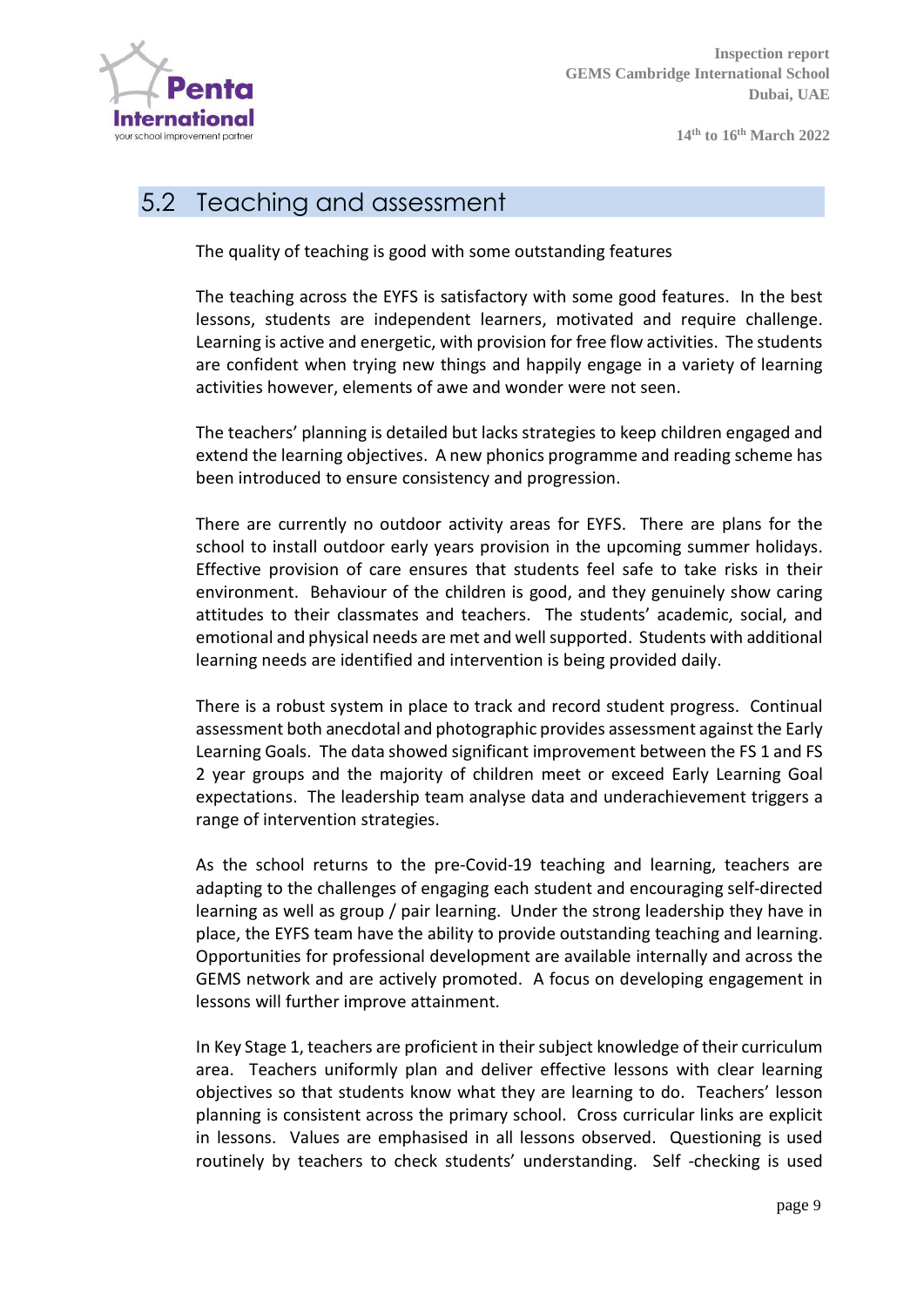routinely. In the best lessons, teachers gave students time to think and consider. This allowed for students to use their well-developed language skills to collaborate and discuss their learning. In a year 4 Humanities lesson on food waste, students applied their learning to real life situations, displaying empathy for others who are less fortunate. In a year 5 mathematics lesson, the ingredients on cereal packaging were used to depict percentages in decimals and fractions.

In the most effective lessons, learning activities and resources are differentiated to appropriately extend students. However, in some lessons the level of challenge is limited.

In primary, the majority of teaching is satisfactory or good with some outstanding. Teaching of mathematics, English and science is strong. However, this is not consistent across all subjects. Teaching is well paced and in the best lessons there is a good balance between direct teacher input, independent work and group collaboration.

In many lessons prior learning is reviewed at the start of the lesson and links are made to other subjects. Teachers extend learning through questioning and students are encouraged to ask questions of their peers, showing high levels of interest and engagement. "Bring your own device" (BYOD) is used effectively to enhance learning, however in many lessons' students lacked hands on learning opportunities and could benefit from additional resources. In all lessons observed in primary High-Performance Learning (HPL) was well embedded and students were able to clearly link skills to their learning. For example, one student said, "I have used Hardworking Hannah's Perseverance to complete all tasks related to Classification." Students also had the opportunity to create their own Superheroes to further embed HPL, with Ambitious Adam, Punctual Paul and Imaginative Isaac being developed by the students themselves. Assessment and tracking are robust and include GL, Pass, CAT4 and NGRT assessments. Marking is up to date although often does not have sufficient direction to improve learning.

Teaching and learning in Key Stage 3 is good with some outstanding lessons. In Key Stage 3, behaviour for learning is a significant strength. Therefore, students make good progress in their lessons and demonstrate significant learning over time. Teachers' lesson plans include clear learning objectives to take account of students' strengths and areas to improve. Teachers know their students very well and there are strong and productive relationships between teachers and students. They praise students' efforts, and this encourages students to participate with enthusiasm, promotes excellent behaviour and results in a very positive atmosphere for learning. In Arabic lessons student contributed highly effectively and made excellent progress as they discussed the topic of Birthdays. Good lessons were often characterised by the encouragement and correct use of subject specific vocabulary, reflecting the competentsubject knowledge ofthe teacher. In a science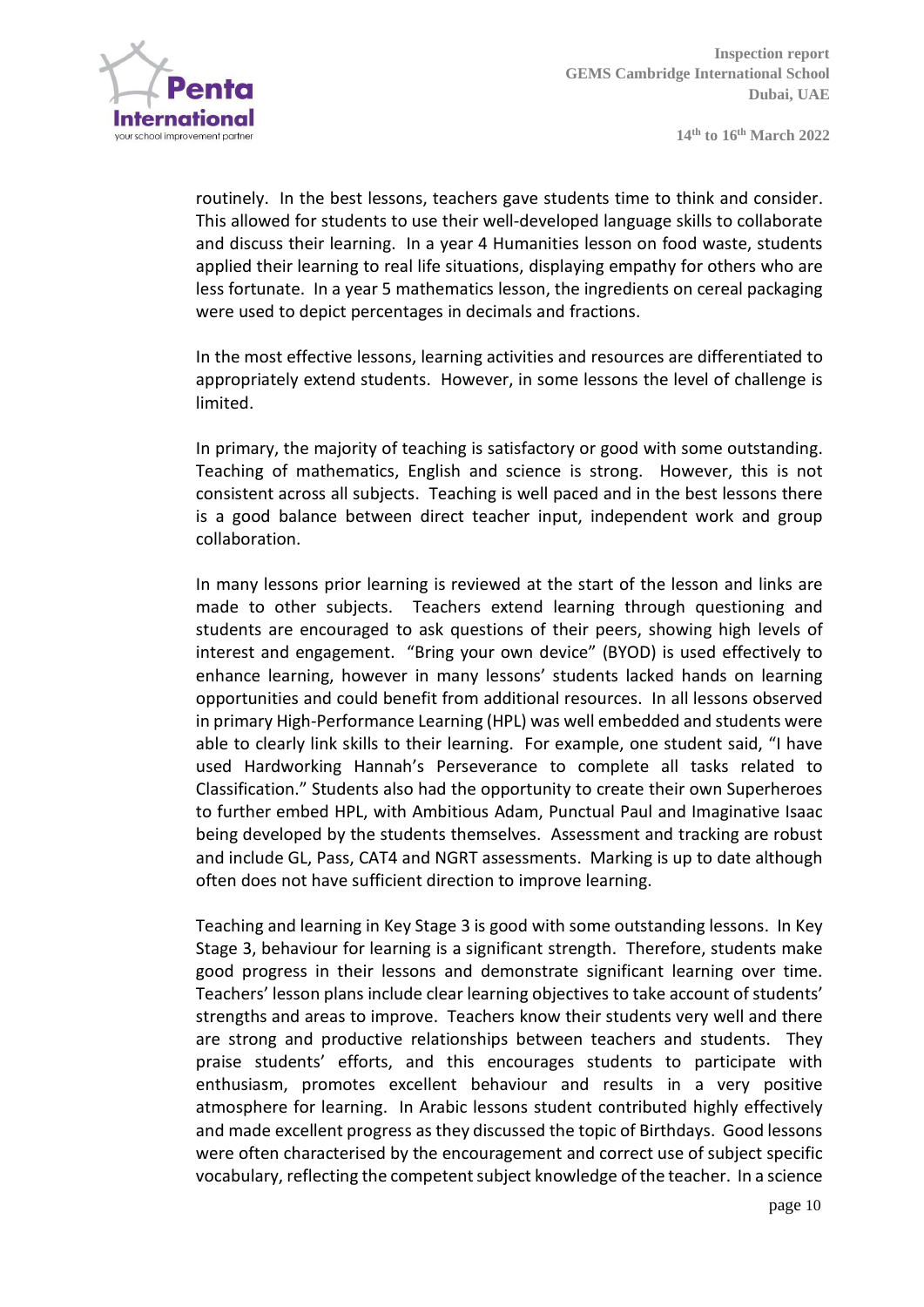

lesson on magnetism for example, the teacher encouraged a high level of student interaction that was very supportive in the development of specific technical language.

Teachers encourage students to reflect on learning and not simply to acquire knowledge. Students in year 9 displayed highly insightful reflections based on the study of the poem Sympathy by Laurence Dunbar. They discussed and reflected on the views of others with empathy and understanding. When lessons incorporated group or collaborative work, this encourages students to become more independent, improves teamwork, leadership and communication skills. Teachers manage students' behaviour very effectively. In the best lessons teachers typically use a wide range of teaching techniques: group work, paired work, individual work and class learning. Lessons could be further enhanced by using a wider range of resources and practical activities to create memorable learning activities. The students communicated confidently with each other and with the adults in the room.

The teaching and learning in Key Stage 4 is good or better. Lessons are well structured and contain a variety of tasks and activities. Group work encourages discussion amongst students, something they engage in enthusiastically. Students are confident and very articulate. They are keen to share their ideas and contribute well to discussion. In the best lessons teachers are not constrained by the established lesson template but use it more as a framework and are prepared to explore ideas developed from student contributions. There is good use of questioning to ensure understanding and a thorough process of continuous assessment and tracking is in place to ensure progress is maintained. Work is marked regularly and positive, constructive feedback is given. In a year 10 moral education lesson, students displayed insight when exploring their core values as demonstrated by an intense discussion between two students on the value of freedom. In a year 10 English lesson, students were confidently able to analyse the poem On finding a small fly crushed in a book.

Relationships between staff and students are very positive and are a strength in the school. Students are positive about their experience in the school and demonstrate a love of learning. This is reflected by the enthusiasm the teaching staff have for their students and their desire for them to achieve highly.

In Key Stage 5 teaching is good or better. The students are enthusiastic, mature young people, keen to be successful and achieve in their field of study. They are highly focussed on their learning. They are confident and articulate. Across the full breadth ofsubjects offered post 16, teaching is thoughtfully planned and grounded in excellent subject knowledge from teachers. Students receive excellent careers advice and support and nearly all students' progress to university.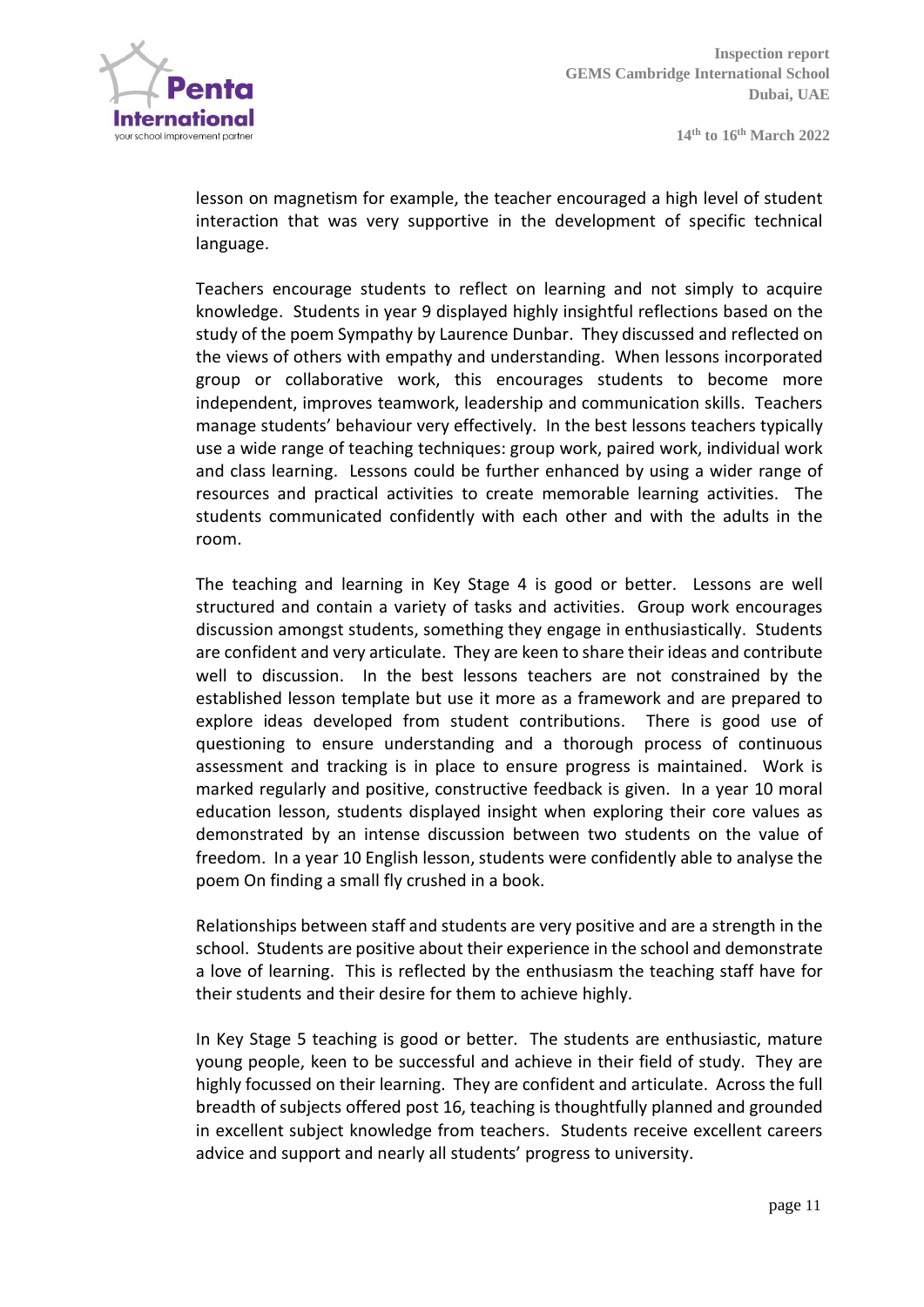

#### 5.3 Standards achieved by students

Overall, the standards achieved by students are good and sometimes outstanding.

The school has comprehensive systems in place to assess and track students' attainment and progress and as a result has significant data which is analysed carefully by senior and middle leaders.

At the end of academic year 2020/21 the school reported that the vast majority of students in EYFS (FS1 and FS2) made better than expected progress. By the end of FS2 48% of students had exceeded the Early Learning Goal (ELG) for writing, with the figure rising to 53% for reading. In mathematics the percentage of students exceeding the ELG for Shape, Space and Measure; and Number was 52% and 65% respectively. The percentage of children achieving a 'good level of development' was 81.6% which is above the UK average.

Levels of attainment increase in the primary School and are at an outstanding level, particularly in Upper Key Stage 2. At the end of academic year 2020/21 80% of students in Key Stage 1 achieved above expectation in English. The figure was similarly high in Key Stage 2. Science is a particular strength and students benefit from a significant number of weekly lessons. Across all Key Stage 2 groups at least 85% of students achieved above expectation, with this rising to as high as 94% in year 5. The results mirror the quality of teaching observed in the primary school, with the majority of outstanding lessons observed in year 5 and 6. High standards in science continue through to Key Stage 5 where students achievements at A-Level in biology, chemistry and physics are all significantly above world averages. In mathematics the majority of students in the primary School achieve above the expected level, however the levels are lower than in science and English. Leaders are aware of this and have already taken numerous steps to ensure attainment is mathematics aligns to the high standards in other subjects.

In Key Stage 3 the majority of students achieve above expectation in mathematics, English and science. Across Key Stage 1, 2 and 3 girls outperform boys in English, while boys outperform girls in mathematics. There was no clear disparity between girls and boy's performance in science.

Good levels of attainment continue into Key Stage 4 where 87% of students achieved A\*-C in the 2020/21 GCSEs. Results over the past three years, although below the world average, have improved year on year. Those students who had been at the school for five or more years achieved above the world average.

The standards achieved by students at A-Level are outstanding. At the end of academic year 2020/21 89% of student entries achieved A\*-C, significantly above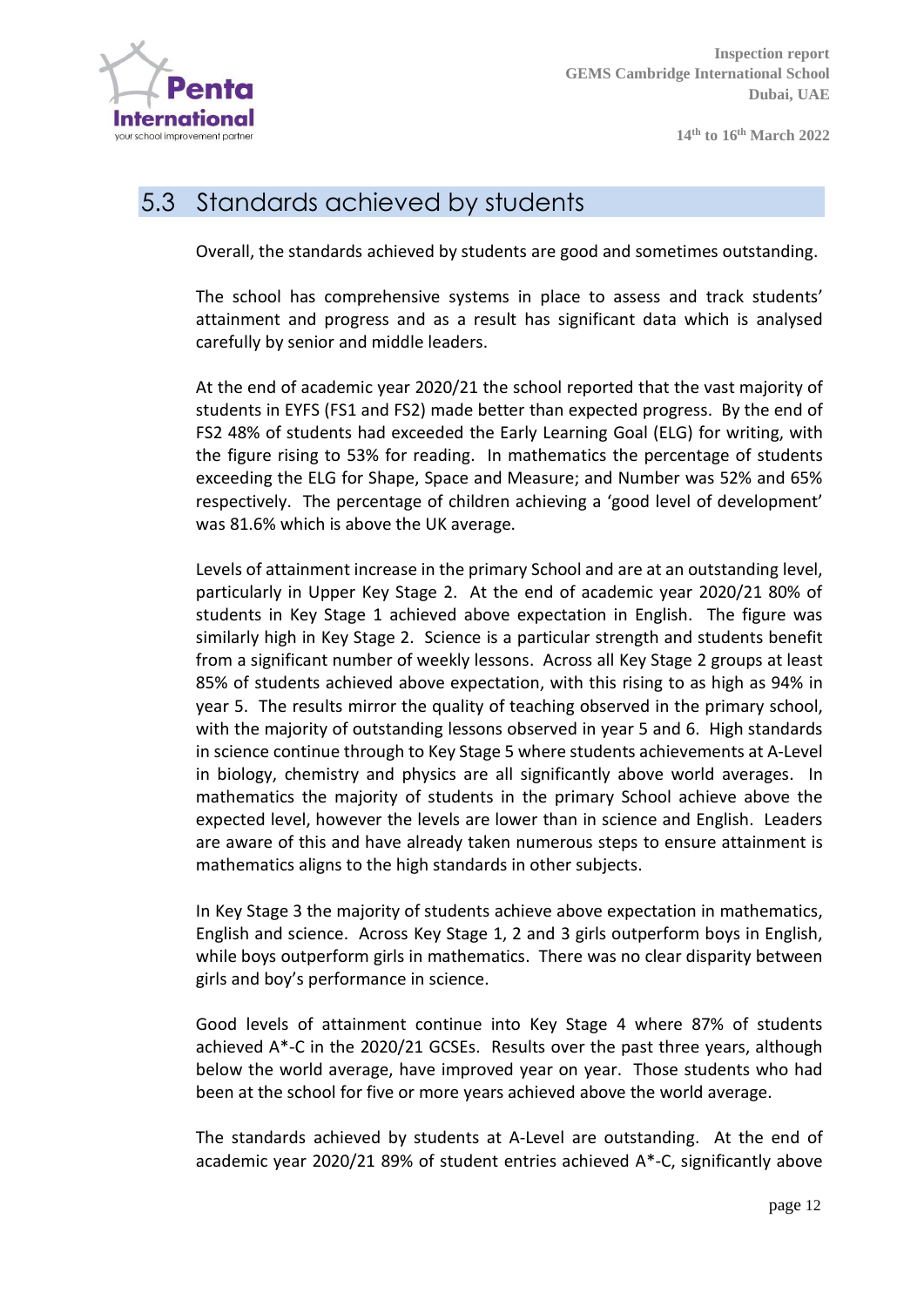

the world average. This rose to 92% amongst students who had been in the school from the beginning of Key Stage 3. As with GCSEs, results have improved year on year over the past three years.

The overall pass rate for BTEC was 98% in 2020/21 with 22% obtaining the highest grade of distinction. Almost all students move onto university and are prepared well for further study and successful adult lives.

The school participates in international benchmark assessments. TIMSS data shows that year 8 mathematics has improved between 2011 – 2019. Similarly, PISA scores in Reading and Science have improved between 2012-2018. Both TIMSS and PISA results are consistently above the average for Dubai UK Schools.

Behaviour for learning is outstanding, and students are highly motivated learners. Students regularly participate in presentations and lead the learning taking place in the classroom. They are confident, articulate, and polite, and display excellent spoken language skills.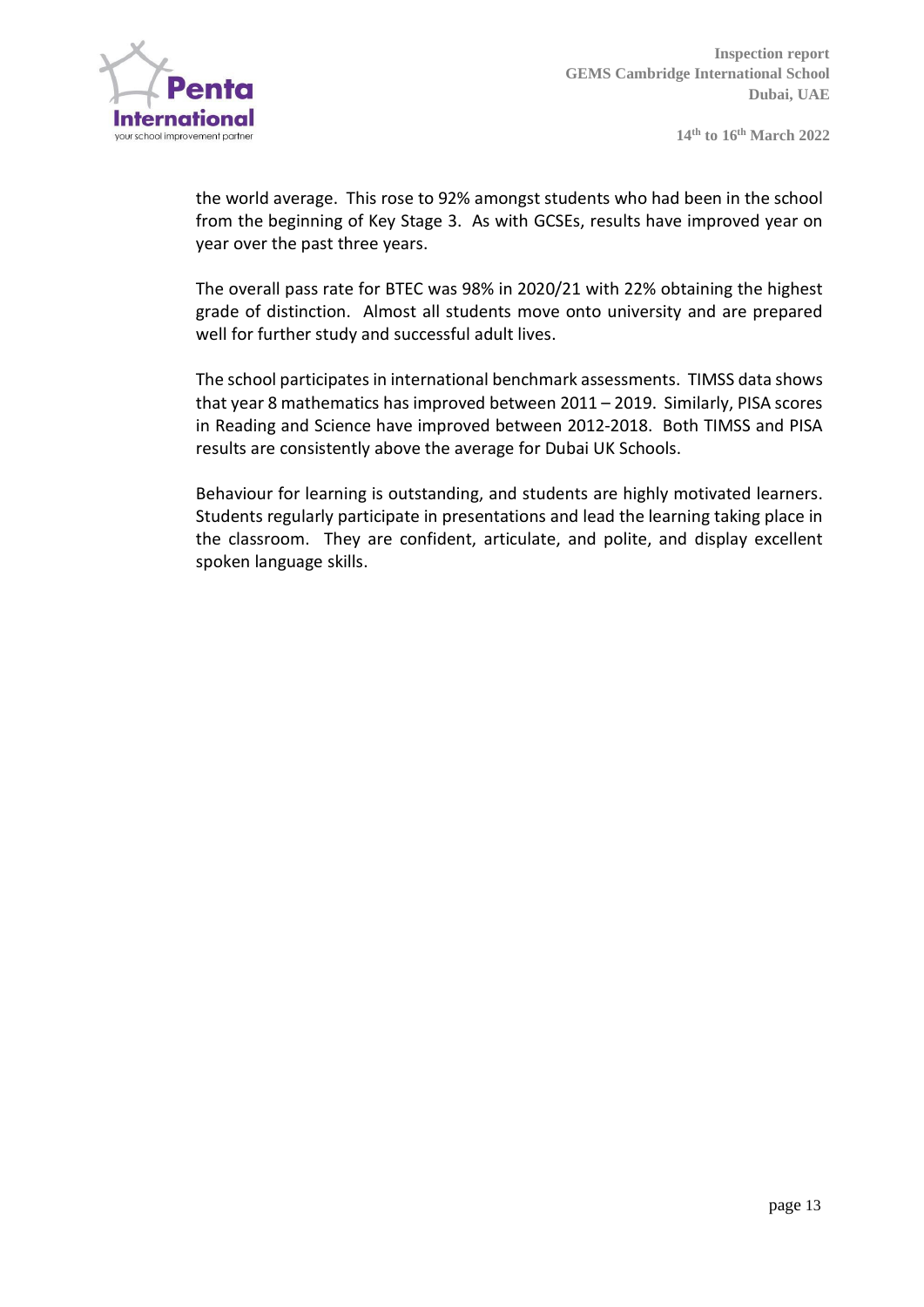

# *6. Standard 2* Spiritual, moral, social & cultural development of students

The spiritual, moral, social and cultural development of students is excellent and is a strength.

Positive relationships exist between all members of the school community and a family centred ethos is evident. The school has succeeded in creating a caring and welcoming atmosphere where students thrive. PSHE is a high priority. Pastoral systems support students in all aspects of welfare. Daily Well-being lessons are held. There are 2 PSHE lessons a week, and the Upstart App is effectively used to check in and monitor students' welfare.

The school's values are central to the personal development of the students and are followed in their daily life. The Positive Education Enhanced Curriculum of Perseverance, Responsibility, Honesty, Empathy and Respect, underpins all the school does. The British Values of Rule of Law, Democracy, Individual Liberty, and Respect are continually reinforced in lessons. There is a strong UAE cultural awareness.

Students are provided with many opportunities to develop their confidence and collaborative skills through both classroom learning and enrichment activities including assemblies, celebrations, subject weeks, theme days, competitions, sports events and special projects. Students are provided with a wealth of leadership opportunities including Eco Council, Student Council, Prefects, and Happiness Ambassadors, further developing their self awareness and social confidence. The Junior Duke Award has recently been introduced with an encouraging uptake of over 130 students taking part. Students from secondary effectively support primary students using the Big Bro Little Bro transition system which eases them into the next phase of their education.

Students in secondary are encouraged to volunteer for projects. Innovation and start up ideas are fully supported by the school. Links to international entities have been made by students with encouraging developments. The students' personal development is further enhanced by the extensive range of creative and academic ECAs which they greatly enjoy**.** In some cases, teachers recommend an activity to students to assist with their subject progress.

The moral education is well developed across the school. The school actively promotes tolerance and a respect for human differences. This is embedded in the culture and ethos of the school. In year 4 students confidently debated the issue of food waste and poverty. In year 10 students gave a presentation they had prepared about heritage sites in Basra. These had been bombed by both Russian and USA backed groups at various times resulting in their destruction. The students then went on to discuss the ongoing effects of war on heritage sites.

A well-established house system promotes vertical integration across the school. Star of the week, Phoenix and *DoJo* points, and head teacher awards all recognise personal achievement.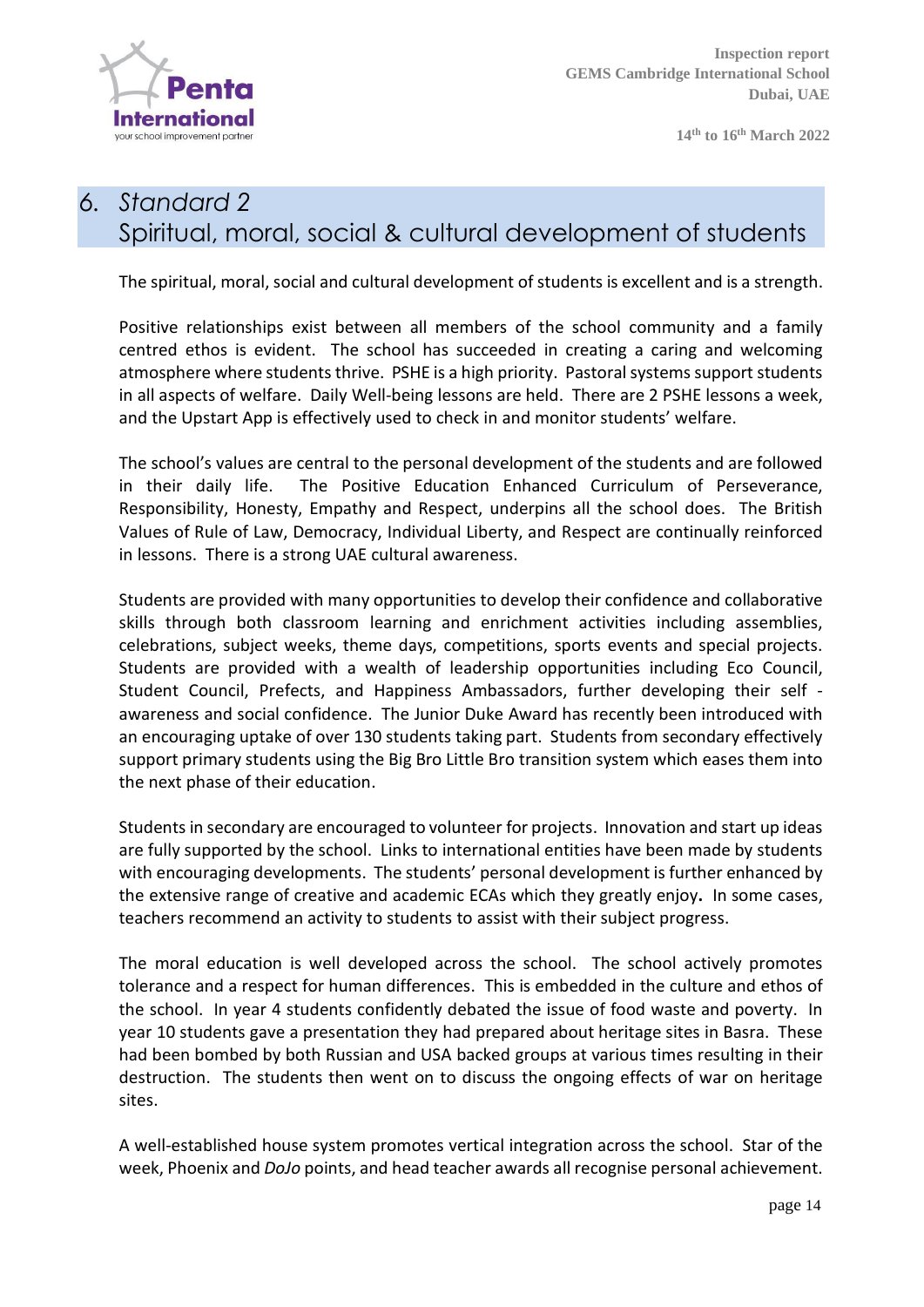

**Inspection report GEMS Cambridge International School Dubai, UAE**

**14th to 16th March 2022**

# *7. Standard 3* The welfare, health and safety of the students

The provision for the welfare, health and safety of the students is outstanding.

The welfare, health and safety of students throughout the school is excellent: they are a strength of the school. Students are ambassadors for their school. They demonstrate exemplary behaviour and relationships with their peers, teachers and with visitors.

Throughout the school, emotional wellbeing is regarded as paramount and there are many systems in place to support every child from, daily wellbeing classes in Early years to the Revised Child Anxiety and Depression Scale (RCADS) tracking for year 11. Daily monitoring of wellbeing from year 6 and above is done via the UpStrive App. The value placed on wellbeing is also evident in visual displays, in-class discussions, and student activities. Student health and well-being surveys are carried out regularly alongside the KHDA Wellbeing Census. Any children identified as being at risk are offered support within school from the counsellor or older students who have been trained as mental health first aiders.

Eight mandatory GEMS online courses, which must be completed annually, offer a variety of health and safety training for all staff. Included in this training is safeguarding. Any safeguarding or child protection concerns are logged on the Phoenix system and are immediately sent to the safeguarding leads who will then take the appropriate action. This is a new, more efficient system of reporting safeguarding concerns. The effective systems which are in place to support safeguarding are clearly communicated to all stakeholders.

The school has up-to-date policies for health and safety, safeguarding, child protection, behaviour, anti-bullying, e-safety, first aid and risk assessment. All procedures are fully compliant with the government regulations: there is a robust system for monitoring and reviewing these policies and procedures. The behaviour policy was created by students, parents and staff. While behaviour is seen as a strength in the school, any incidents are reported on the Phoenix system and action is taken in accordance with the behaviour policy. The school has a full-time doctor, four registered nurses and two support staff, who work from a spacious and well-equipped clinic. Regular health check-ups are carried out for specified year groups. During the year, the medical staff deliver workshops and lessons to children on health and hygiene. Care plans and records are kept up to date and a detailed clinic policy details procedures that must be followed. Throughout the school the names of trained first aiders are displayed.

The school has an appropriate risk assessment policy. Risk assessments are written for any out of school activity and/or trip and all trips are preceded by an advance visit. Risk assessments are also completed for all events in school. Safety and safeguarding measures are also in place for work experience placements. Fire drills and lock down drills are conducted frequently in line with local regulations and evacuation procedures are evident in all rooms.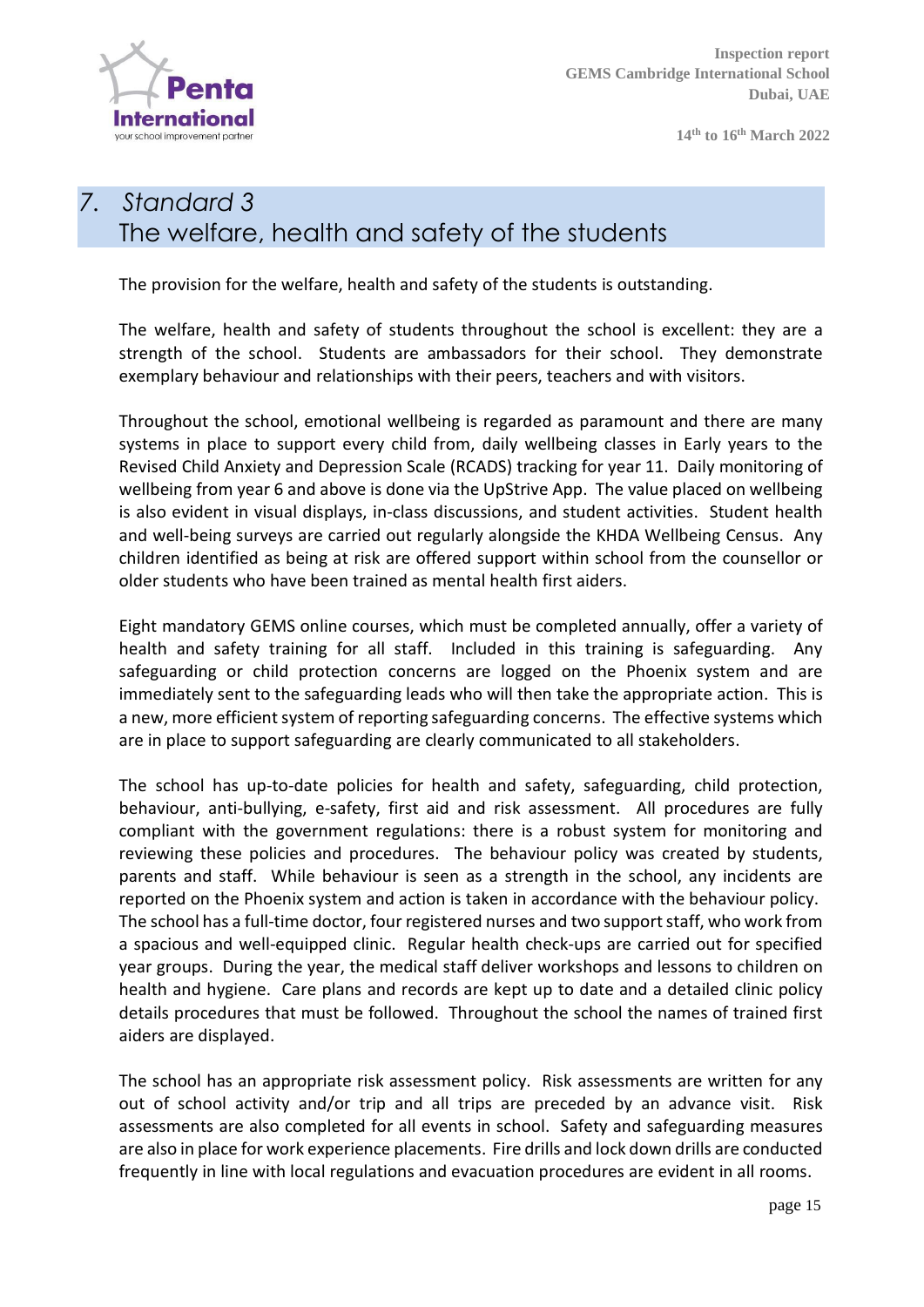

Students are taught from an early age how to keep themselves healthy, and this is woven into the curriculum. Children in early years are aware of healthy foods in their lunch boxes and are encouraged to make healthy food choices. Developing a healthy lifestyle is part of the wellbeing curriculum. The school canteen offers a selection of healthy options each day.

A rigorous system for monitoring attendance and punctuality isin place. Attendance islogged by teachers each morning. If a child is marked absent an automatic message is sent to their parents. Late children must enter through reception and are given a late pass which will allow them to enter class. A clear system of escalated response is in place to deal with regular lateness or absence.

Managing transition is another strength of the school. Transitions days are set up at the end of the third term. New joiners are also invited to take part so that they can begin to make friends. Children with additional needs are invited to join transition days at an earlier time when it will be less busy. Extra support is also given to children who are transferring from a different curriculum. A particularly notable provision for transition is the 'Big Bro, Little Bro' initiative. This was established by a student in the school and buddies up a year 6 student with a year 9 student who will guide them through the start of Middle School. Transition from Early years to Key Stage 1 is well planned and offers many opportunities for the Foundation Stage 2 children to become familiar with the year 1 teachers and rooms.

Transport safety is given an appropriately high priority. A large number of students travel by school bus. The bus drivers and supervisors are trained in security, safeguarding and safety. Bus organisation is a strength. At the beginning and end of the day staff, including security guards, supervise the safe arrival and departure of students to the school. Parents are requested to show their parent pass before entering. It was noted that while staff tried to enforce this policy at the gate, many parents were able to enter without their pass. The school needs to audit the use of parent lanyards to control access and ensure safety.

Pupils are well supported and guided in school, due to a consistent and caring approach by all members of staff. They feel listened to and valued as individuals. A highly effective pastoral team ensure that the provision for the welfare, health and safety of students is constantly being reviewed and improved where necessary. CIS recognise the vital importance of student wellbeing and has made it a key priority, embedding it into all aspects of school life. Welfare, health, and safety are seen as the responsibility of all stakeholders.

Highly effective management and provision of pastoral care has been established. The impact of this is evident across the school. Robust policies are in place to ensure the safety of every child. The behaviour and relationships of students are exemplary in every key stage.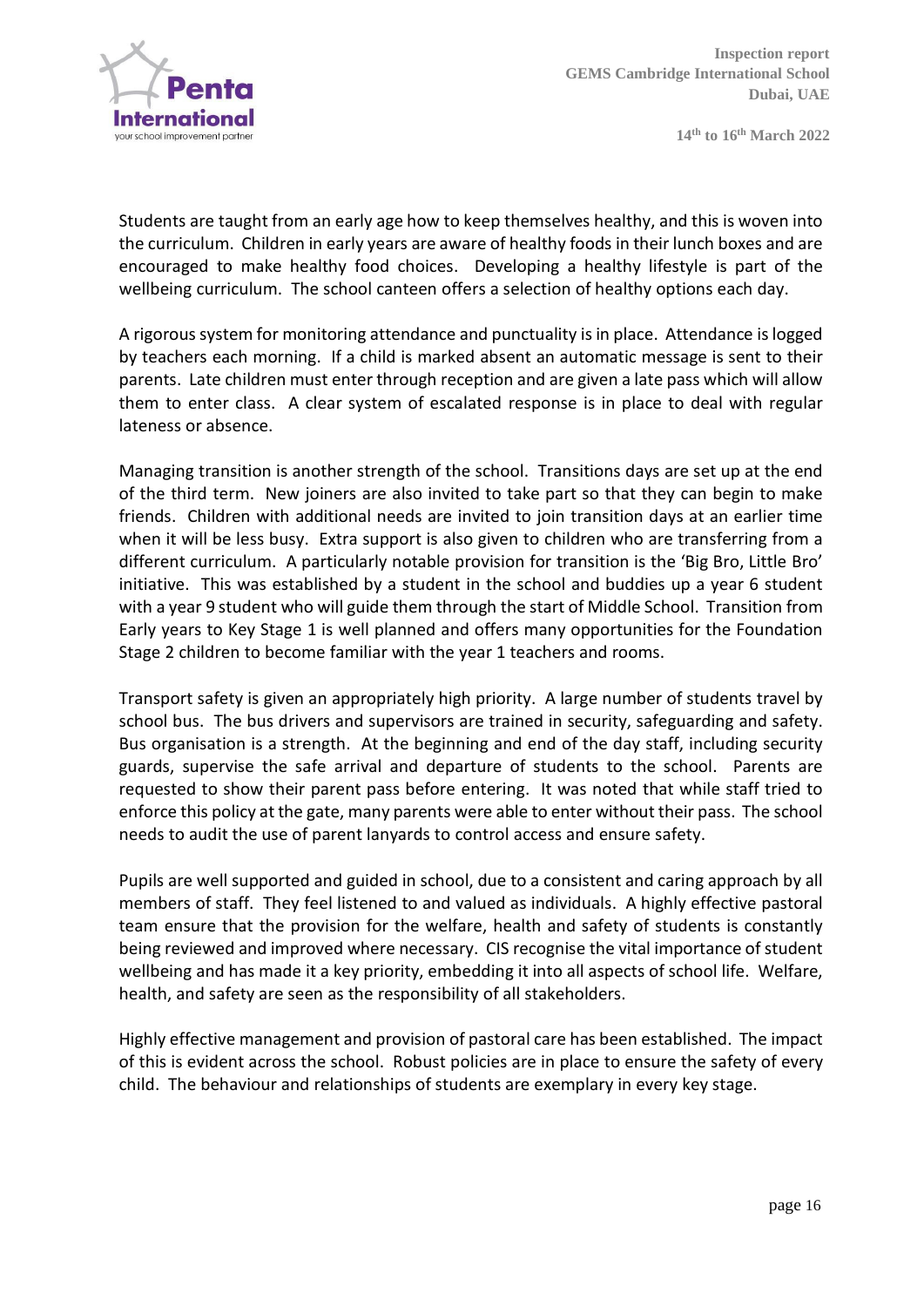

**Inspection report GEMS Cambridge International School Dubai, UAE**

**14th to 16th March 2022**

# *8. Standard 4* The suitability of the proprietor and staff

The suitability of the proprietor and staff at CIS meets in full the requirements of the BSO standards.

The school ensures that all required checks are carried out on all staff and volunteers who are employed to work at the school. Students are exceptionally well cared for. Provision for safeguarding of students is of a very high standard. The school employs safer recruitment processes to ensure all staff are suitable to work with children. The school checks the employment history of all staff, including seeking police checks of the suitability of applicants to work with children. Interview procedures are rigorous and led by senior leaders in partnership with GEMS Education. There is no evidence that any member ofstaff or volunteer carries out work at school in contravention of local, overseas or British disqualification, prohibition, or restriction.

The governance of the school incorporates wide representation from all stakeholders. This includes the owners, GEMS Education, who provide corporate governance in terms of education, safeguarding, inclusion, HR, finance, legal, IT, and procurement support. GEMS internal cluster support visits provide opportunities for evaluation at all levels, leading to improved school standards. Spiritual, moral, social and cultural opportunities are identified and planned into the whole-school and PSHE curriculum, encouraging students to become positive members of the community.

Proprietors and governors are actively involved in the school having monthly meetings, lesson observations and walk-through sessions. At CIS every care and attention has been given to promoting students' welfare, health and safety. They have an age-appropriate understanding of healthy relationships and are confident in staying safe from abuse and exploitation. Students can explain accurately and confidently how to keep themselves healthy. Students are very well supervised as befits their age and stage of development.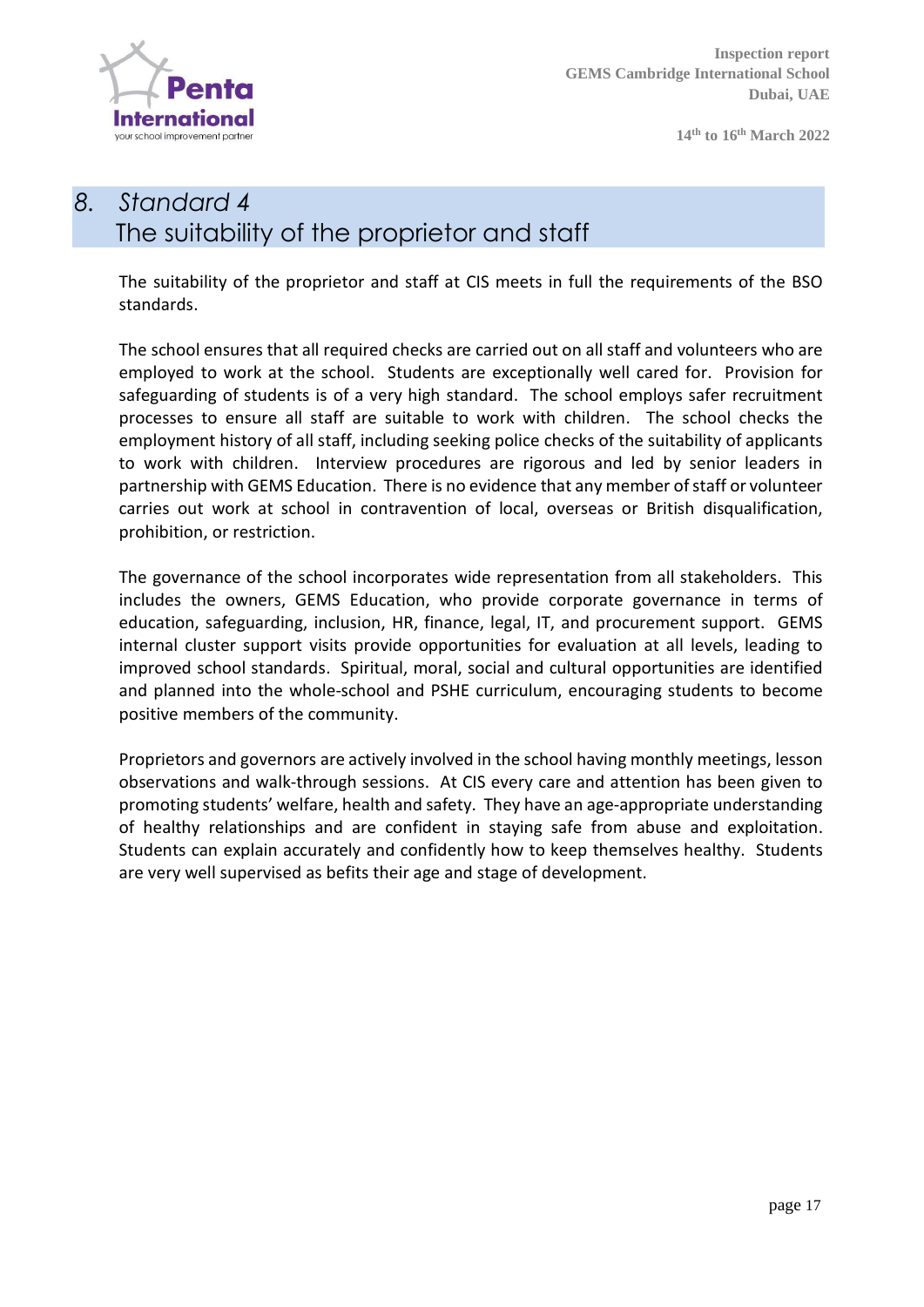

# *9. Standard 5* The premises and accommodation

The premises and accommodation are excellent.

The accommodation is outstanding and fully and meets the required standard. Staffing levels and resources are good. The school site meets the requirements to enable staff to deliver a wide range of activities for the students. There are sufficient teaching rooms and specialist areas to accommodate all the learning programmes and curricular needs of the students. However, the lack of sufficient specialist rooms results in some practical subjects such as art, music and science being taught in classrooms. This does not appear to have had a detrimental effect on outcomes in these subjects.

The teaching areas are well-resourced with interactive whiteboards in all classrooms. The furniture and fittings are appropriately designed for the age and needs of all students. Good use is made of the classrooms and other areas particularly corridors and lobby spaces which are used for display.

There are appropriate outdoor facilities for PE and Games. These are also available for breaks and recreational purposes for the students. The sports hall has one large (or two small courts), in poor condition and there is outside, an old artificial grass area currently used by the PE department. Common areas are well used throughout the school day. Creative display of student work throughout the school is excellent. The school is meticulously clean and hygienic.

The planned developments will further enhance the curriculum and learning opportunities for the students as well as providing a safer environment.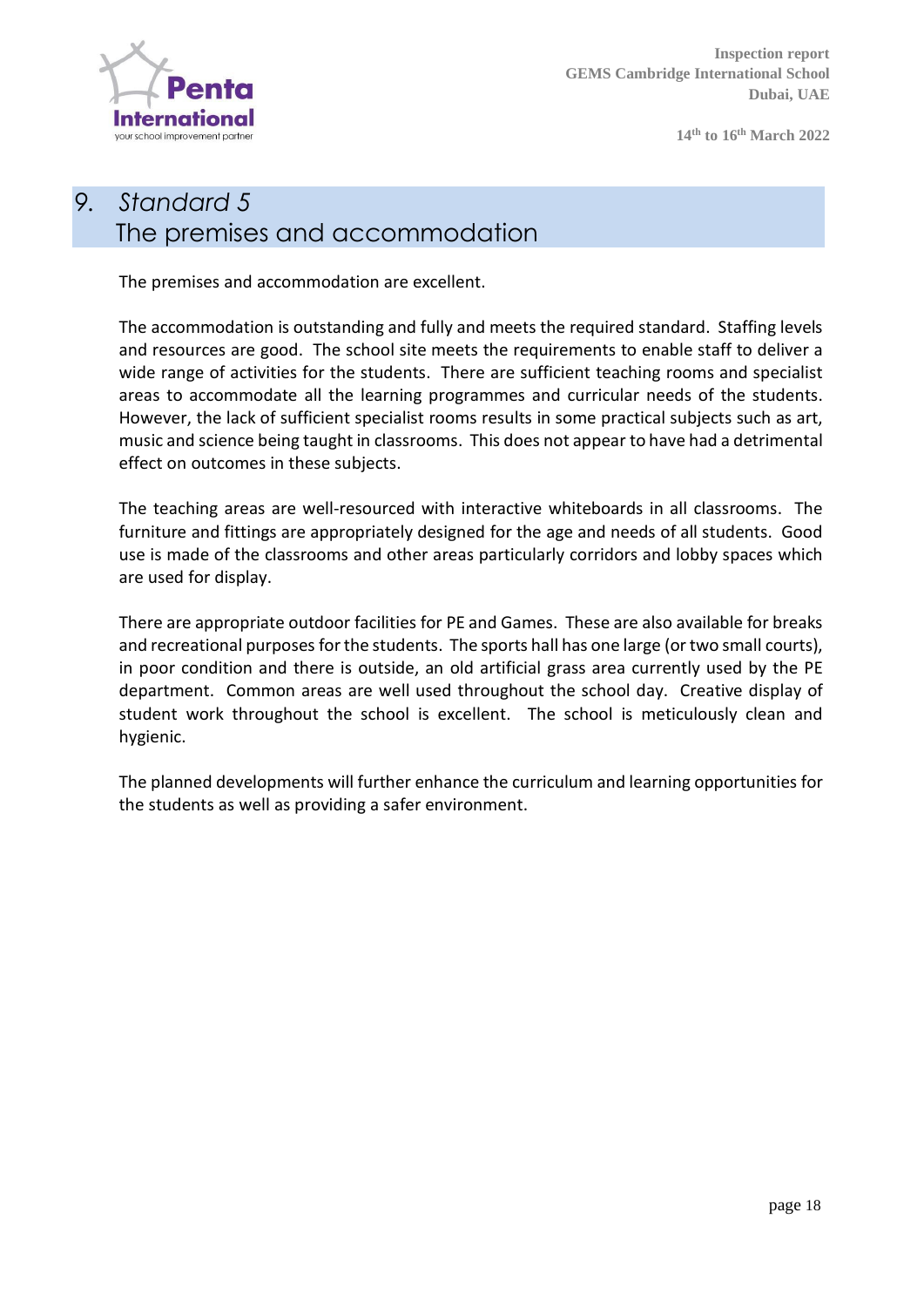

#### *10. Standard 6* The provision of information for parents, carers and others

The quality of information provided by CIS for parents, carers and the wider community is excellent.

The website is informative and comprehensive. Appropriate policies, curriculum information, essential information regarding premises and facilities, the school's mission and values are all readily available and clearly understandable. The website also provides an example of the British nature of the school.

The school portal provides an up-to-date comprehensive picture of student academic achievements as well as personal, social development. Parents and students always feel well informed through a variety of communication methods such as weekly class newsletters, monthly phone check ins, term reports and an open-door policy encouraged by the school management. Each year group has been provided with curriculum handbooks which outline all information required to prepare for the school year including all about subject targets, Course descriptions, national curriculum objectives and assessments.

A focus group of parents stated their children were fully aware of their attainment levels, efforts, targets, and behaviour expectations. The parents also stated the school had been very proactive in communicating with families especially through the recent Covid-19 pandemic. The principal provides a monthly "Bulletin" to inform the community of recent achievements and encouraging parental engagement and feedback. Regular student wellbeing surveys had been very appreciated and made parents and students feel valued and cared for.

Parents feel that the principal and staff have made a concerted effort to keep them informed and wherever possible to make all stake holders part of the process. This should be considered as a strength in the school. There is a strong belief that the values, concerns and ideas of parents and students are valued and an integral part of the decision-making process.

Stakeholders' ownership in the school routines and plans has become a strength which has created excitement in the parents. Positive examples of the value of the communication include the stakeholder's involvement in the development of the CIS values and mission statements.

Parents especially felt proud of their contribution and that their contributions were embedded in the guiding statements. Parents also mentioned that the "Coffee Mornings" are productive, and they genuinely feel listened to and valued. They mentioned the principal's efforts to show this by introducing an effort called "You Said it/ We Did it!" In this effort a display board would be outside the school with a concern brought to the school's attention during the weeks "Coffee Morning" and the action taken by the school.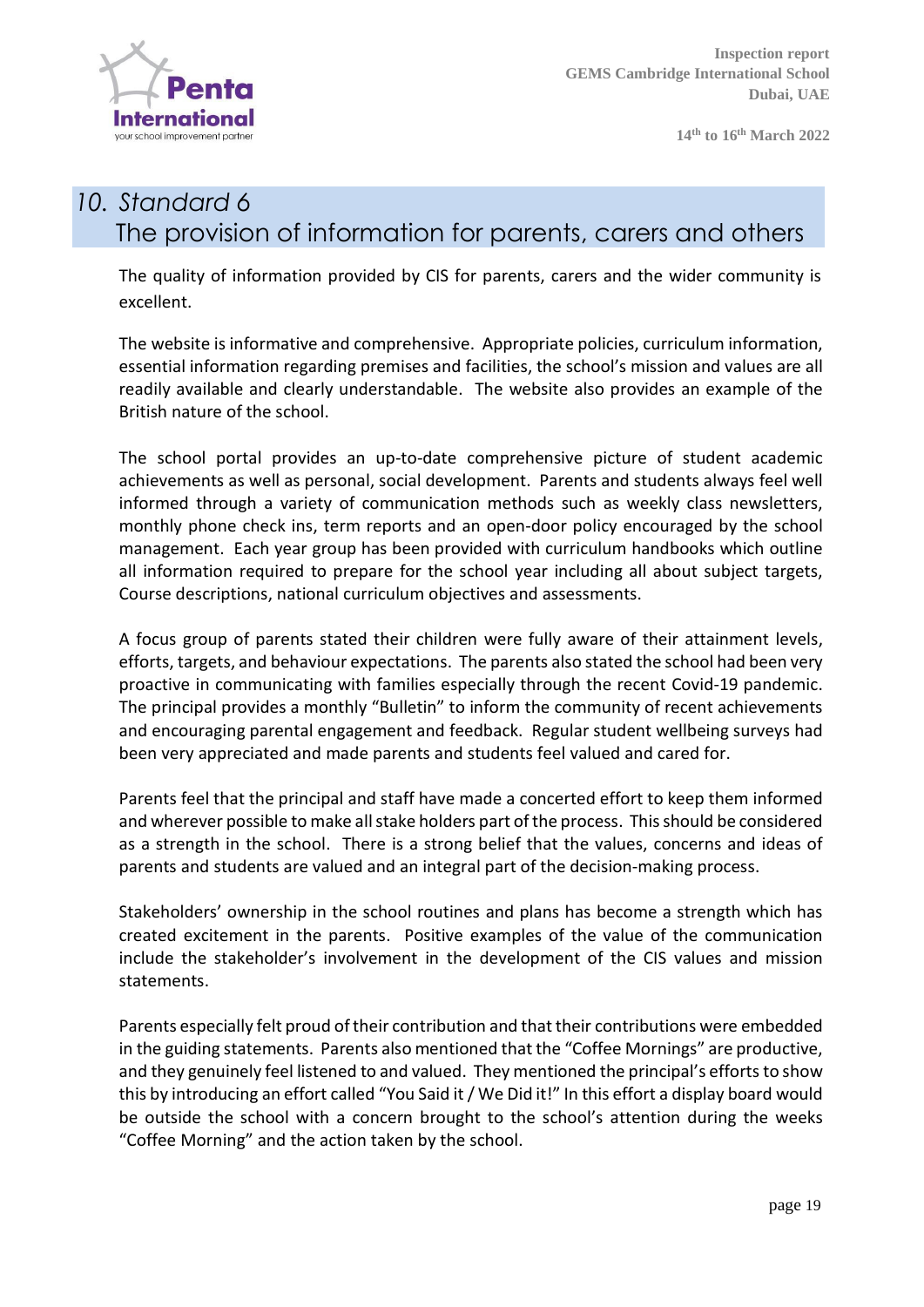

# *11. Standard 7* The school's procedure for handling complaints

The schools' procedures for handling complaints meet the BSO standards and is accessible to the public via the school website.

The complaints procedure has both the opportunity to follow an informal and more formal process to ensure that every opportunity is made to achieve satisfaction. The policy details clear timelines for response and provides different and appropriate approaches depending on the type of complaint. There are specific procedures set out to follow a formal process depending on the area of concern: "learning and teaching", "behaviour, emotional wellbeing or support"/ "facilities – external services", "member of staff", "member of leadership team" and "principal". The policy promises confidentiality, respect, and the involvement of only those directly involved.

There is also a process for student complaints, concerns and counselling procedures.

Any complaint that cannot be resolved at the school level will be referred to GEMS Corporate Office and an independent investigation team will provide support and suggestions to the Leadership team in order to find solutions.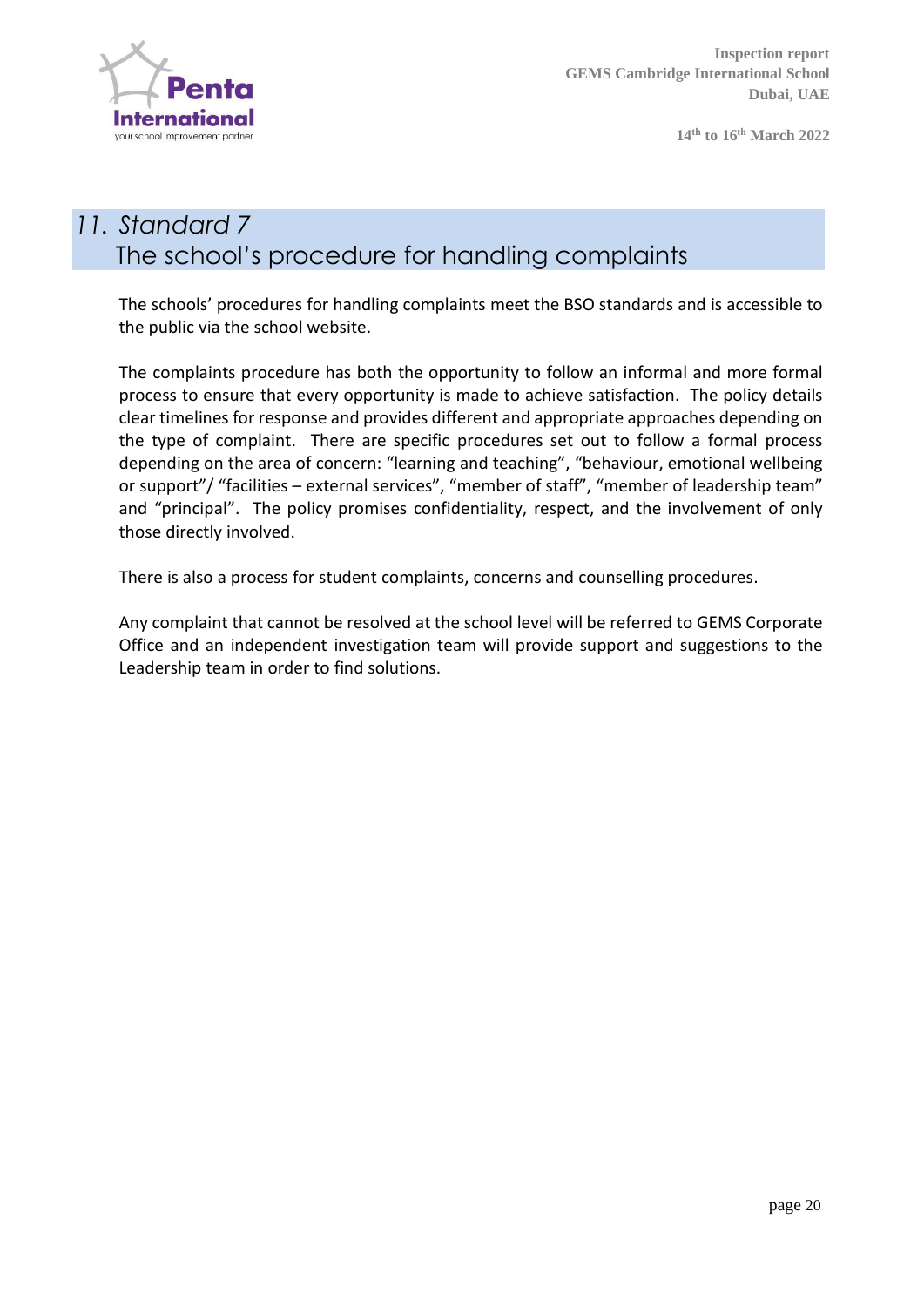

# *12. Standard 8* Leadership and management of the school

The leadership and management of the school are excellent at all levels.

The principal has a strong vision and a powerful drive to move the school forward. He is a charismatic leader who has developed the capacity for distributed leadership throughout the school. Changes in the location of the school have been handled extremely well, in a short time frame a harmonious learning community has been established. Daily routines run very smoothly with leaders confident in their roles and responsibilities. A culture of high expectations permeates everything that leaders do. The determined leadership from the principal inspires leaders at all levels to succeed. Decision making across the school is distributed through teams of people that share the same common purpose and sense of accountability: building positive relationships and morale. Collectively, the leadership and management teams demonstrate a strong commitment to raising standards across the whole school. Student outcomes have shown year on year improvement over the last 4 years improving in TIMSS, PISA, GCSE, A Levels, GCSE and IBT.

The school's leaders articulate and share a clear vision of outstanding teaching and learning at the school. They meet regularly with teachers to define high quality teaching and learning as a checklist of best practice, on which teachers' observations are based. The team are passionate about developing and assisting every student to reach their potential both academically and personally, by providing a caring and supportive learning environment. During the recent school covid closures, collectively leaders at all levels ensured that all students were engaged in online live lessons 80 -100% of the time.

CIS is committed to supporting the well-being and mental health of the community recently being awarded the OPTIMUS Wellbeing Award. Safeguarding is integral to the life of the school with a culture of vigilance where student welfare is actively promoted, and they feel safe. High quality training and support enables staff to ensure students are protected from any extremism or radicalisation. Students are fully supported in becoming empathetic, thoughtful and reflective citizens.

The school's leaders have been successful in recruiting and retaining staff who are proud of the personal contribution they make to the school's success. Effective strategic planning has seen the appointment of deputy head of primary and deputy head of EYFS to strengthen the senior leadership team along with a deputy head of secondary. faculty leaders have been appointed in the primary school, for history, geography, social studies, French, music. Rigorous self-evaluation, using both internal and external data, ensures all staff have a collective responsibility for driving school improvements forward. Along with the leadership appointments, UK trained teachers have also been employed to enhance the English provision in the school.